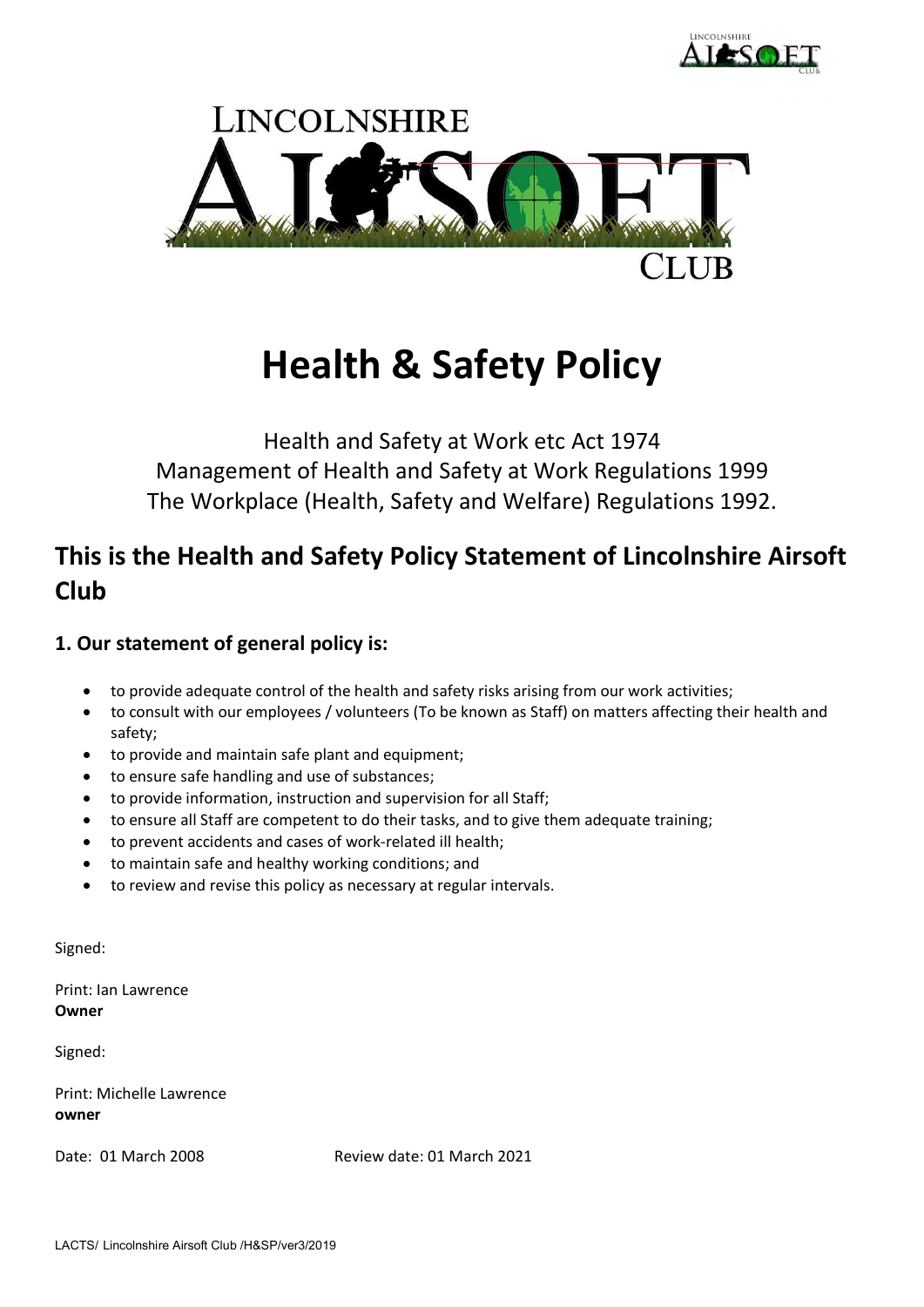

## **1.1 Introduction**

Lincolnshire Airsoft Club (LAC) is a small sized organisation undertaking the full range of Airsoft activities.

We are fully committed to health & safety and welfare of all our staff and players and ensure as far as is reasonably practicable that they experience a rewarding experience at each event.

We undertake refresher / update training on a regular basis to ensure all our staff are kept up-to-date on the latest techniques, technologies and best practices.

We wholly embrace the contents of this Health and Safety Policy and have clearly communicated its contents to all our staff.

We review and where necessary revise the Policy, and associated procedures, annually and when there are changes in legislation or work practices.

Lincolnshire Airsoft Club www.lincolnshireairoftclub.co.uk [ian@lincolnshireairsoftclub.co.uk](mailto:ian@lincolnshireairsoftclub.co.uk) 07775877057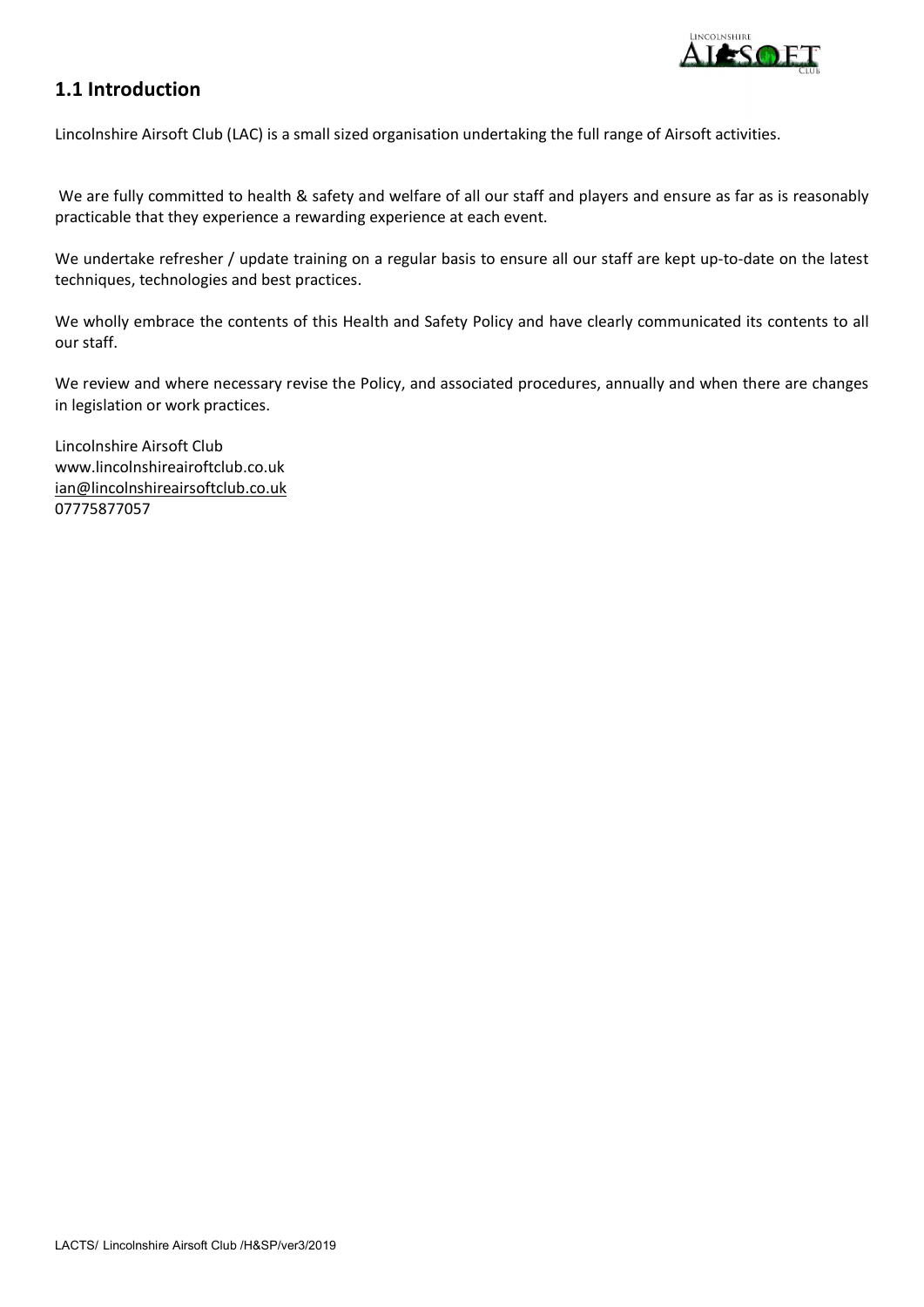

## **Health and Safety Policy Statement of Lincolnshire Airsoft Club Register**

|                 | Date | Name | Signature | Position | remarks |
|-----------------|------|------|-----------|----------|---------|
| $\overline{1}$  |      |      |           |          |         |
| $\overline{2}$  |      |      |           |          |         |
| $\overline{3}$  |      |      |           |          |         |
| $\overline{4}$  |      |      |           |          |         |
| $\overline{5}$  |      |      |           |          |         |
| $\overline{6}$  |      |      |           |          |         |
| $\overline{7}$  |      |      |           |          |         |
| $\overline{8}$  |      |      |           |          |         |
| $\overline{9}$  |      |      |           |          |         |
| 10              |      |      |           |          |         |
| 11              |      |      |           |          |         |
| 12              |      |      |           |          |         |
| 13              |      |      |           |          |         |
| $\overline{14}$ |      |      |           |          |         |
| 15              |      |      |           |          |         |
| 16              |      |      |           |          |         |
| 17              |      |      |           |          |         |
| 18              |      |      |           |          |         |
| 19              |      |      |           |          |         |
| 20              |      |      |           |          |         |

## **Signed as having read, understood and agreed to.**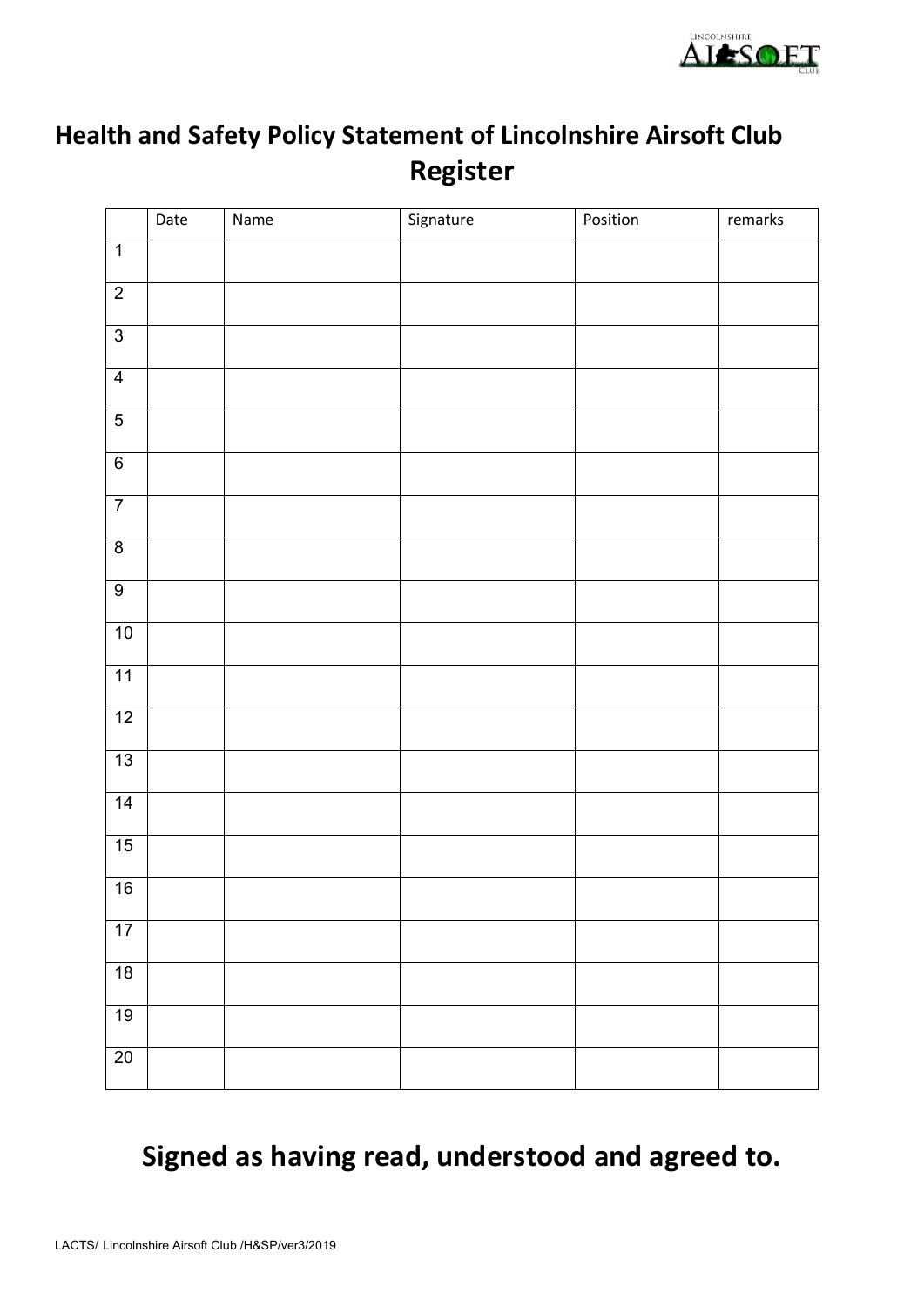

## **1.1. Table of Contents**

| <b>Section</b> | <b>Detail</b>                                                          | Page           |
|----------------|------------------------------------------------------------------------|----------------|
| 1.0            | Health & Safety Policy Statement                                       | 1              |
| 1.1            | Introduction                                                           | $\overline{2}$ |
| 1.2            | Contents                                                               | 3              |
| 2.0            | Organisation (Roles & Responsibilities)                                | 4              |
| 3.0            | Arrangements                                                           | 6              |
| 3.1            | Information, Instruction and Supervision                               | 6              |
| 3.2            | <b>Workplace Arrangements</b>                                          | 6              |
| 3.3            | Emergency Procedures (Office & Workshop / Stores)                      | $\overline{7}$ |
| 3.4            | <b>Emergency Procedures (Event-site)</b>                               | 8              |
| 3.5            | Personal Protective Equipment (PPE)                                    | 9              |
| 3.6            | <b>Risk Assessment</b>                                                 | 10             |
| 3.7            | Welfare                                                                | 11             |
| 3.8            | Consultation with employees                                            | 11             |
| 3.9            | <b>Training and Competency</b>                                         | 12             |
| 3.10           | <b>Manual Handling</b>                                                 | 13             |
| 3.11           | Work at Height                                                         | 13             |
| 3.12           | Noise and Vibration                                                    | 16             |
| 3.13           | Safe plant and equipment                                               | 17             |
| 3.13.1         | <b>Climbing and Lowering Equipment</b>                                 | 18             |
| 3.13.2         | <b>Electrical Equipment</b>                                            | 18             |
| 3.14           | Safe Handling and Use of Substances and Exposure to Biohazards (COSHH) | 19             |
| 3.15           | First Aid and Work-Related III Health                                  | 20             |
| 3.16           | <b>Fire Precautions</b>                                                | 20             |
| 3.17           | Dangerous Substances and Explosive Atmospheres Regulations             | 21             |
| 3.18           | Oil Storage                                                            | 21             |
| 3.19           | Asbestos                                                               | 21             |
| 3.20           | Lone Working                                                           | 22             |
| 3.21           | Sub-Contractors / other site Marshals                                  | 22             |
| 3.22           | Utility Services (Overhead and Underground)                            | 23             |
| 3.23           | <b>Alcohol and Substance Abuse</b>                                     | 23             |
| 3.24           | <b>Smoking Policy</b>                                                  | 23             |
| 3.25           | Road Safety Policy Statement - Occupational Driving                    | 24             |
| 3.26           | The Construction, Design and Management (CDM) Regulations 2015         | 25             |
| 3.27           | <b>Incident and Accident Management</b>                                | 26             |
| 3.28           | Monitoring                                                             | 26             |
| 3.29           | Review                                                                 | 27             |
| 3.30           | Conclusion                                                             | 27             |
|                |                                                                        |                |

## **1.1. Table of Contents**

| A.1 | Copy of Environmental Policy                 | 28        |
|-----|----------------------------------------------|-----------|
| A.2 | Accident / incident investigation guidelines | <u>29</u> |
| A.3 | Safe guarding policy                         | 32        |
| A.4 | <b>Equality and Diversity Policy</b>         | <u>33</u> |
| A.5 | complaints policy                            | 34        |
| A.6 | Malpractice and Maladministration Policy     | 36        |
| A.7 | Covid 19                                     |           |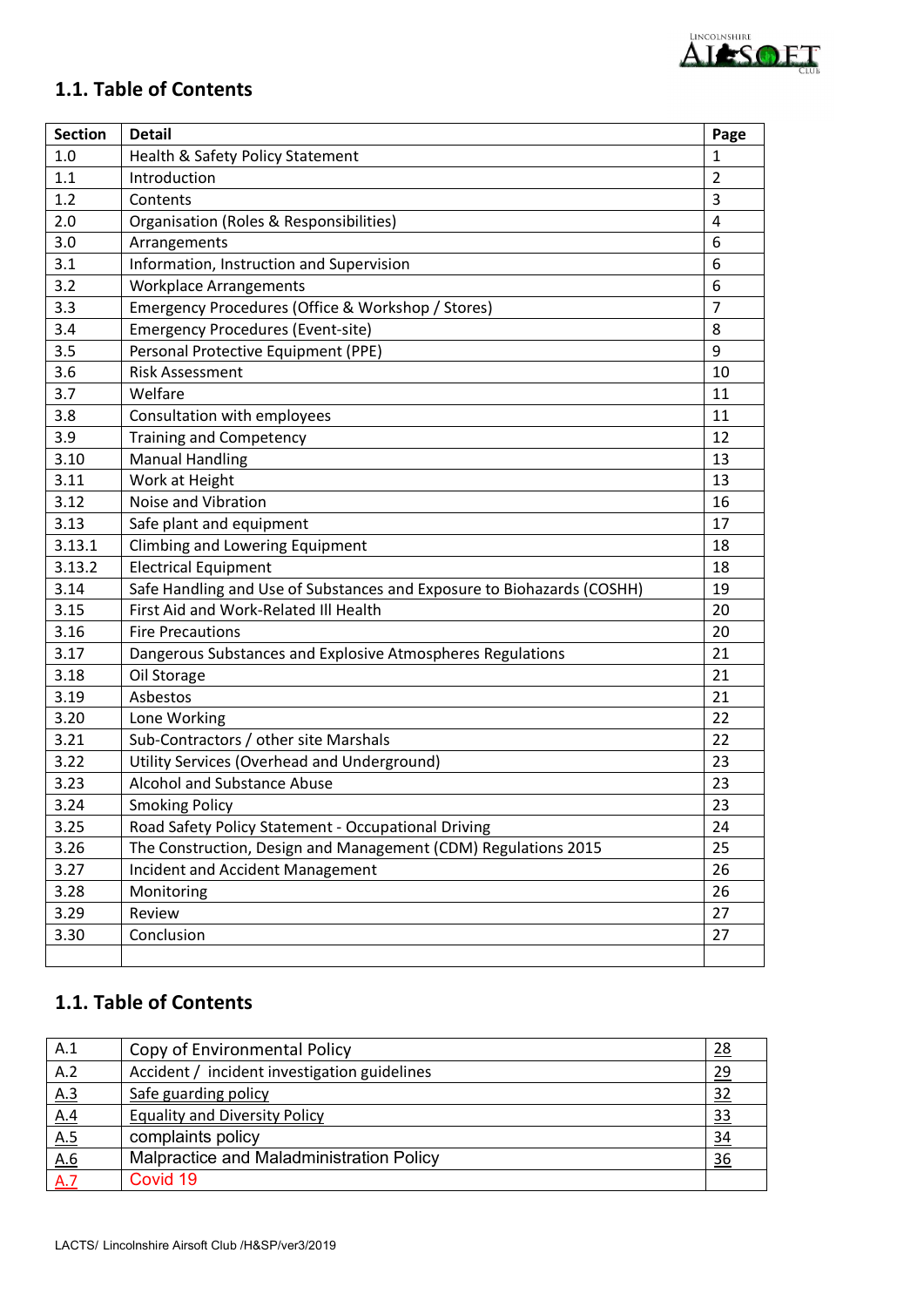

## **2. Organisation (Roles & Responsibilities)**

#### **Overall and final responsibility for health and safety is that of:**

Ian Lawrence. **Owner.**

H&S consultant and retired armourer with 25 years' experience.

#### **Day-to-day responsibility to ensure this policy is put into practice is delegated to:**

Ian Lawrence. **Owner.**

To ensure health and safety standards are maintained / improved, the following people have responsibility in the following areas:

| Managing                                        | Overall              | Ensuring resources are available to meet the       |
|-------------------------------------------------|----------------------|----------------------------------------------------|
| Director/Owner                                  | Responsibility       | company's responsibilities                         |
| lan Lawrence                                    |                      |                                                    |
| Health and                                      | Directing policy and | Keeping up to date with legislation and            |
| Safety Manager                                  | compliance           | requirements, ensuring staff are correctly trained |
| lan Lawrence                                    |                      | and certificated in all relevant areas, ensuring   |
|                                                 |                      | inspections and records are up to date, acting as  |
| David hortop                                    |                      | a conduit between all interested parties so        |
| BA (Hons), Post<br>Graduate Diploma             |                      | allowing the company to meet its legal             |
| <b>Health and Safety</b>                        |                      | responsibilities.                                  |
| (Aston)<br>NVQ Level 7, CMIOSH                  |                      |                                                    |
| Chartered Safety and                            | Day to day health    | Ensuring risk assessments are in order, that site  |
| Health Practitioner.<br><b>OSHCR Registered</b> | and safety           | organisation and work is to the required standard  |
| Consultant                                      | compliance           | and reporting any defective systems/equipment      |
| Specialist Industry<br>Educator NVO Level 3     |                      | that could prejudice safe work.                    |
|                                                 |                      |                                                    |
| Staff                                           | Personal and other   | To work safely following national/company          |
|                                                 | responsibility       | guidelines, to report any conditions that          |
|                                                 |                      | prejudice safe working.                            |
|                                                 |                      |                                                    |
| Lincolnshire &                                  | Consultancy          | Matters of Health & Safety Contact 07523518251     |
| Counties training                               |                      | and 07775877057                                    |
| Solutions                                       |                      |                                                    |

All Staff have to:

- take reasonable care of their own health and safety and the health and safety of other persons who may be affected by their acts or omissions at work;
- co-operate with supervisors and managers on all matters including health and safety matters;
- not interfere with anything provided to safeguard all person's health and safety;
- report all health and safety and welfare concerns to an appropriate person (as detailed in this policy).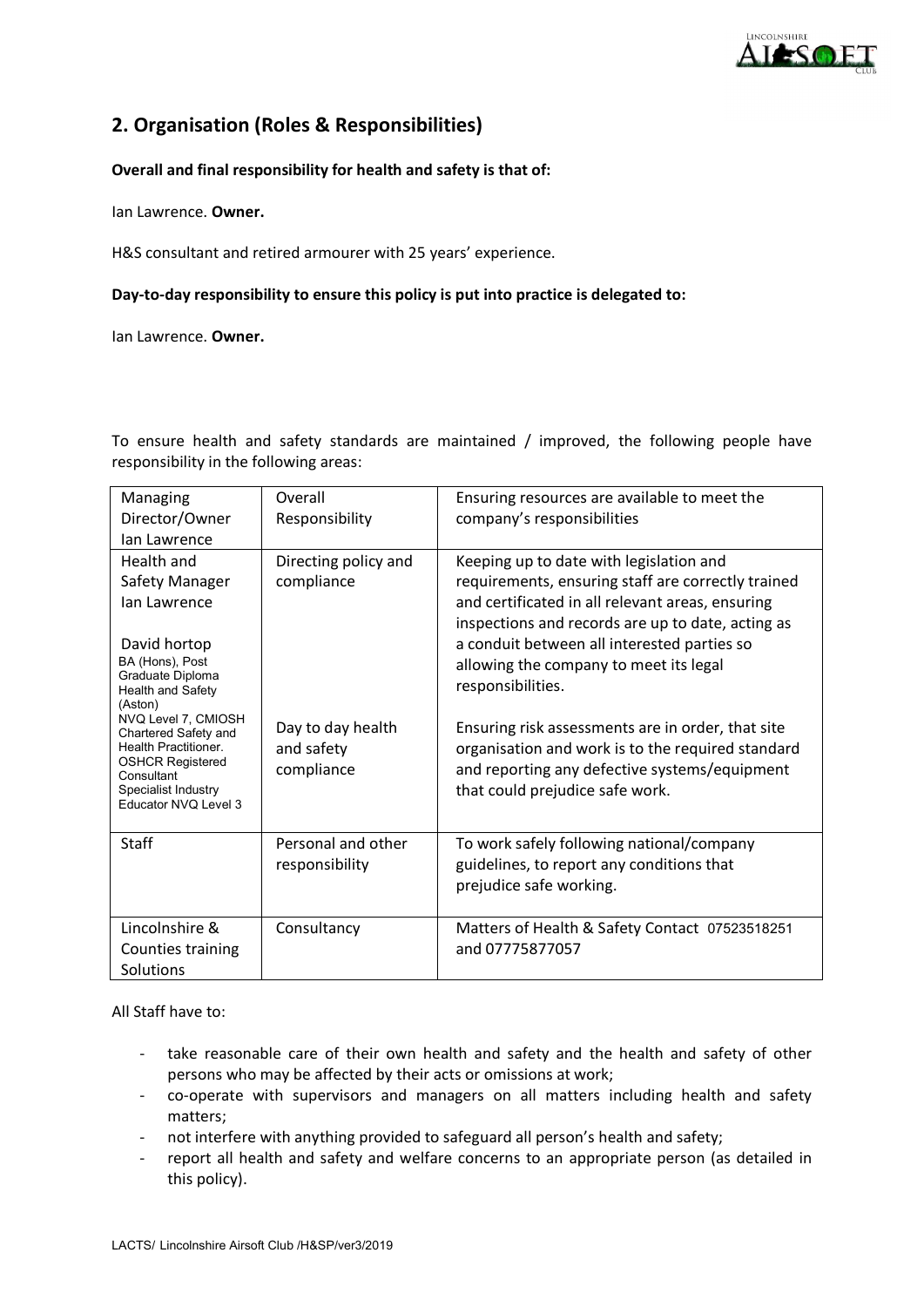

## **3. Arrangements**

## **3.1 Information, Instruction and Supervision**

The Health and Safety Law poster is displayed in the company office.

Health and safety advice is sourced from:

- HSE website [www.hse.gov.uk](http://www.hse.gov.uk/) HSE Infoline 0845 345 0055
- LACTS Health and Safety Advisors 07523518251 and 07775877057

Supervision of young workers/trainees will be arranged/undertaken/monitored by Ian Lawrence.

Ian Lawrence shall be responsible for ensuring that Lincolnshire Airsoft Club staff working at locations under the control of other employers are given relevant health and safety information.

Information which is available to employees in Packs / Team Files (i.e. 'at the point of use') includes:

- Company Generic Risk Assessments
- COSHH Assessments
- Relevant Site Specific Risk Assessment / Job sheet
- Hospital (A&E) list
- Emergency contact details

Additionally, the above and other information is available to Staff from the office.

## **3.2 Workplace Arrangements**

A specific risk assessment covering the office(s), workshops, site (s) /safe areas and parking/camping shall be undertaken and maintained.

The above shall be kept in a safe and clean condition with no trip hazards or obstructions which could cause harm or prevent emergency access / egress.

Workspaces and display screen equipment shall be assessed for suitability for the specific user and these assessments shall be reviewed or repeated regularly to ensure continuing suitability.

## **3.3 Emergency Procedures (Office(s) & Workshop / Stores)**

Clear information regarding action in the event of a fire, fire exits, evacuation routes and assembly point(s) is prominently displayed in the office(s) and workshop / store. In addition, the action plan is to be detailed at each and every Safety Brief.

In the event of a fire, or any other circumstances which render the office(s), Workshop, Store and or site (s) unsafe staff and any visitors should immediately leave the building / location and follow the evacuation routes to the assembly point.

Ian Lawrence is responsible for ensuring the fire risk assessment is undertaken and implemented.

Escape routes are checked by Ian Lawrence or his nominated deputy during the working week or prior to any event.

Fire extinguishers are maintained and checked by Ian Lawrence *annually.*

Alarm systems are tested by Ian Lawrence every Monday morning.

Emergency evacuation will be tested every 3 months and will be organised by: Ian Lawrence. Owner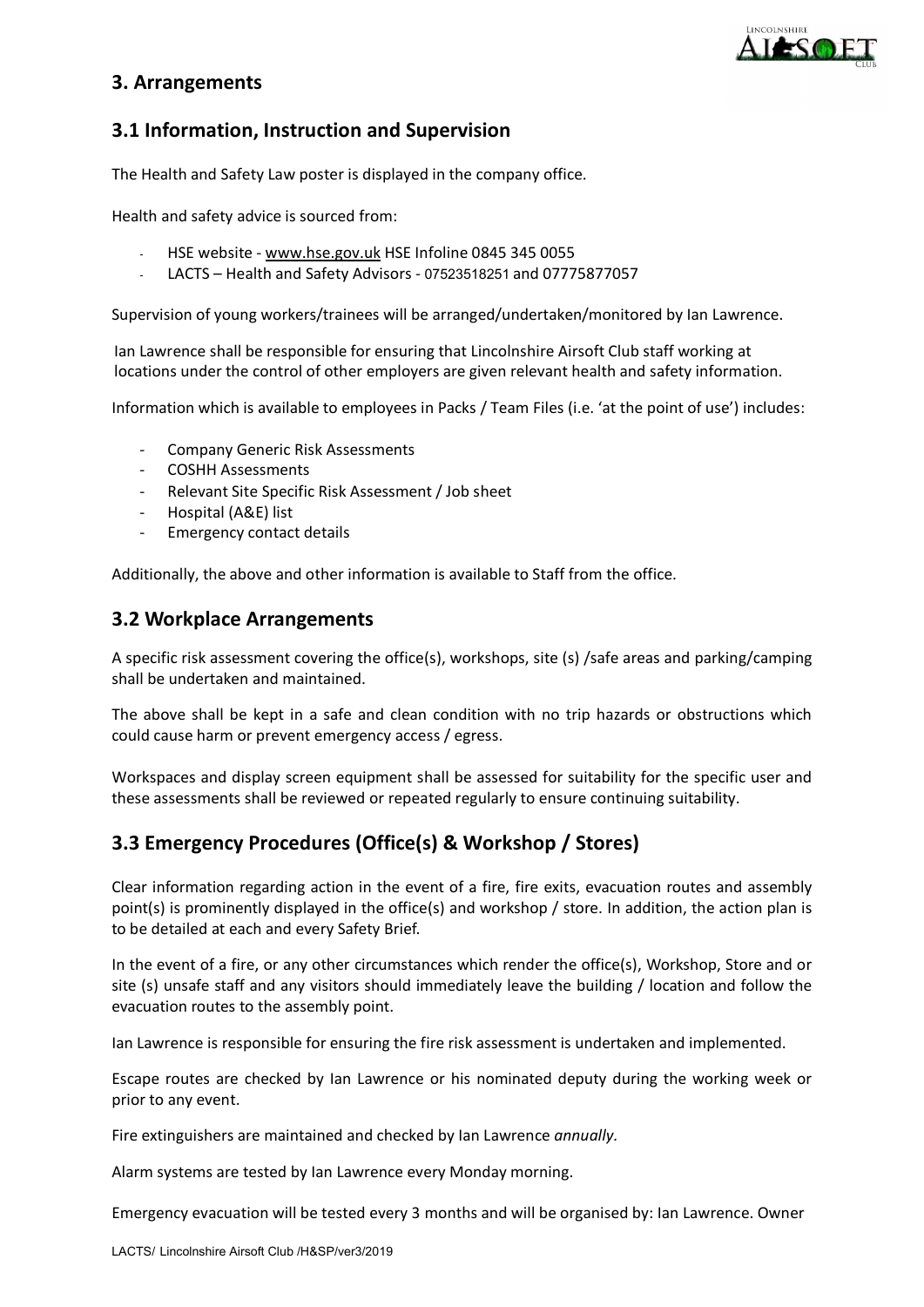

## **3.4 Emergency Procedures (Work-site, Airsoft)**

Ian Lawrence is responsible for identifying the necessary emergency procedure requirements and means of recording this on the various sites.

Ian Lawrence is responsible for ensuring the procedures are in place, recorded and communicated to all staff on site with roles / responsibilities identified.

Ian Lawrence is responsible for checking emergency procedures on each site to ensure they are adequate and effective.

Ian Lawrence is responsible for reviewing emergency procedures for all on-site operations.

In the event of any emergency, the Team Leader (Nominated Marshal) shall lead the emergency procedure where possible. If the team leader is incapacitated the next most senior person, or the most experienced operative, should lead.

The procedure which shall be followed in the event of any emergency is:

The actions below are contingent on the proviso that no-one should put themselves at risk when dealing with an emergency or considering carrying out any form of rescue.

- **Stop all work** All plant and machinery to be switched off and vehicles to be parked. All staff / players to assemble for further instructions.
- **Assess the situation and any casualties**\* (\*As far as it is safe to do so). Make the area safe if possible. Give / organise first aid as and when appropriate.
- Get help? If emergency services are needed Phone 999 and specify the service required (ambulance / air ambulance / fire / police). Give the location including the postcode or gridreference. Give a brief description of the nature of the emergency, when it occurred and the condition of any casualties.
- Deal with the Aftermath Continue giving first aid to casualties as required, make them as comfortable as possible and monitor their condition until medical help arrives. Report to Management. Quarantine any equipment involved in the accident.

## **3.5 Personal Protective Equipment (PPE)**

Staff shall be provided free of charge with PPE and safety equipment suitable for their role and the tasks they are expected to carry out. In the event of wear and tear rendering the PPE ineffective it shall be replaced free of charge. staff are expected to look after, maintain and clean (where appropriate) their PPE and to report any wear or defects.

PPE issued to staff is recorded in a PPE Register recording details of issue, repair and replacement.

Daily checks shall be carried out by staff prior to using PPE. PPE shall be checked, inspected, maintained and serviced in accordance with the manufacturers' instructions. All equipment shall be clearly marked to be identifiable.

It shall be the responsibility of the staff using any equipment, including PPE, to report any defects in the equipment as soon as they become apparent. Arrangements shall be put in place to repair or withdraw the equipment.

Withdrawn equipment will be clearly marked as such and will not be used until repaired, if appropriate. The equipment will otherwise be disposed of.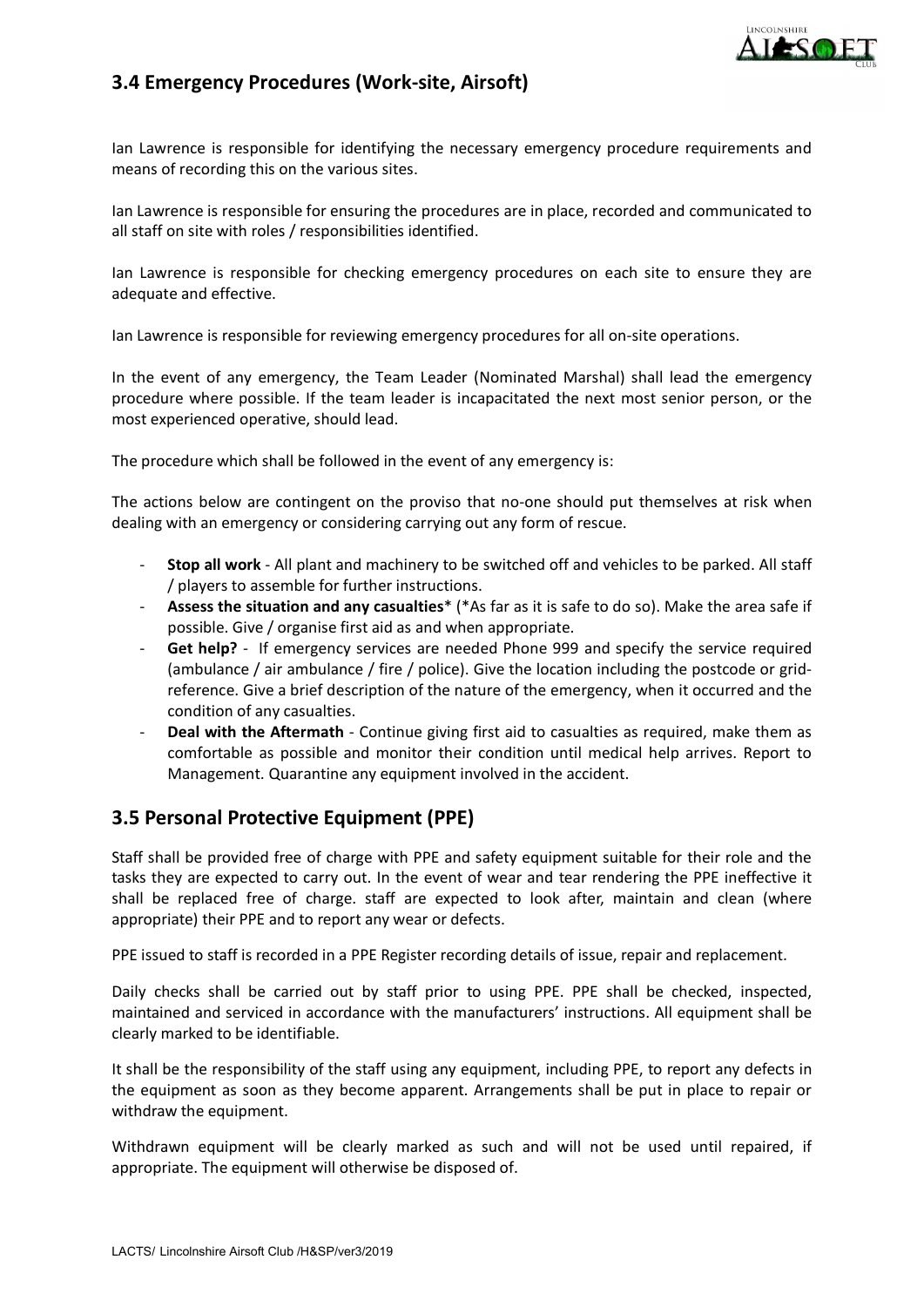

## **3.6 Risk Assessment**

All Lincolnshire Airsoft Club risk assessment state who has undertaken them. The findings of the risk assessments are being reported to all relevant Staff members and visitors.

Actions required to remove/control risks will be approved by Ian Lawrence. Responsibility for ensuring the action required is implemented is, with Ian Lawrence. Checking that the implemented actions have removed / reduced the risks is with Ian Lawrence.

Owing to the nature of the work risk assessments will be undertaken on a site-by-site basis, along with generic risk assessments for repetitive operations i.e. Chrono, HPA testing, to establish a safe method of work (where a complex, or new, operation is undertaken a job specific method statement may be produced to assist this.)

Generic Risk Assessments (GRAs) have been prepared for all operations carried out by LAC. These identify the hazards and risks associated with an appropriate and wide range of Airsoft related tasks and specify appropriate control measures to reduce risks to an acceptable level. GRAs will be available at the point of use (in Vehicle Packs / Team Files).

Site Specific Risk Assessments (SSRAs) shall be carried out for each airsoft site. The team leader / shall brief staff immediately prior to the start of the event and shall brief visitors prior to them being allowed onto the event site. The team leader shall also update the SSRA as necessary. SSRAs will identify site-specific hazards and the associated risks to employees / volunteers, players, the public and the environment and will specify the appropriate control measures (which may include additional measures to those already specified in the GRA). The control measures will form part of a safe method of work which all staff and if so required players must follow.

SSRAs will include information designed to minimise delay in the event of an emergency - e.g. Location (by postcode / grid ref.), nearest A&E hospital, mobile signal / nearest land-line phone, meeting point for emergency services, helicopter landing point, and others.

Where Work at Height (WaH) is required SSRA will indicate the WaH method adopted (following a WaH risk assessment) and provide adequate justification for the method chosen.

Where Work at Height (WaH) is required the SSRA will include a rescue plan and will indicate / record the names of one or more designated rescuer(s).

GRAs will be reviewed, and where necessary revised, annually and when there are changes in legislation or work practices.

SSRAs will be reviewed, and where necessary revised, annually and when there are changes in legislation or work practices or as a result of accidents / incidents / near misses.

A detailed job / site specific Method Statement may be produced where the client or main contractor requires or where the complexity or extent of the works indicate its desirability. All staff must comply with the Method Statement where one exists.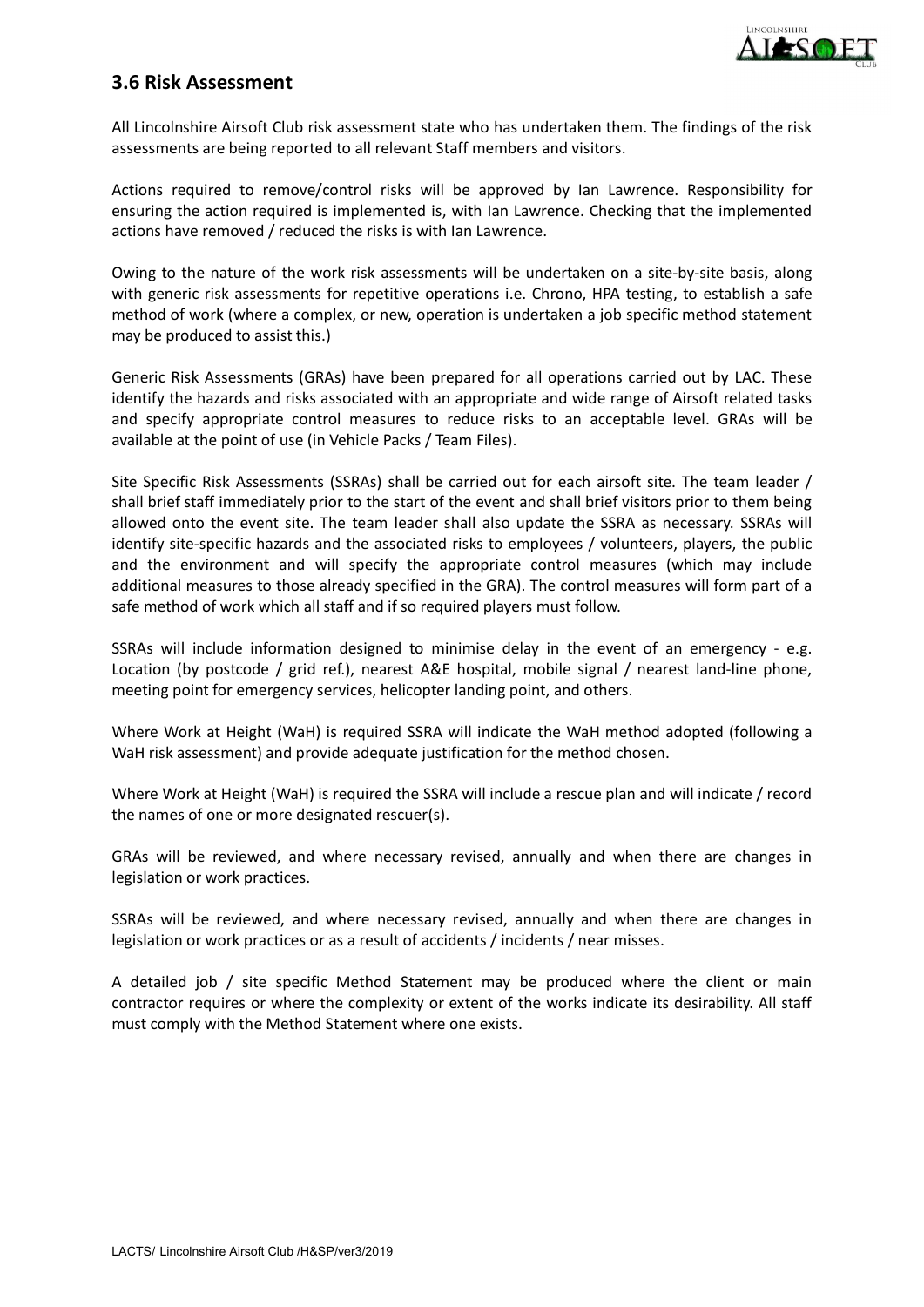

## **3.7 Welfare**

Suitable welfare facilities including toilets, hand-wash facilities and an area to take breaks and lunch are available at each site premises.

For short duration events on site 'local arrangements' shall be made and noted down. For example:

*Toilet and washing facilities are available in the toilet station located at:….*

For longer duration sites, facilities shall be provided on site or arrangements shall be made to share the facilities of the main organisation.

## **3.8 Consultation with staff**

Consultation with Staff is provided by:

- (i) use of appointed safety reps only
- (ii) use of appointed safety reps and direct consultation, as appropriate

iii) direct consultation without safety reps, i.e. periodic formal H&S meetings

Staff representative(s) are: Chris Watchorn (SM), Chris Toyne(SM), Michelle Lawrence (retail) and Derryn Bryne (FA). Independent Consultation Glenn Toddington (acting as the 'Tenth Man').

In recognition that all staff have an active part to play in maintaining and improving safety standards, they are directly consulted on health and safety issues and any other issues relating to their employment at formal Weekly/monthly H&S Meetings and/or wash up Talks.

All H&S Meetings and/ or wash up Talks will be recorded (and therefore auditable) and will include the names of attendees and their signatures to confirm attendance, an agenda and minutes. For monitoring purposes, minutes will be retained for a period of 5 years.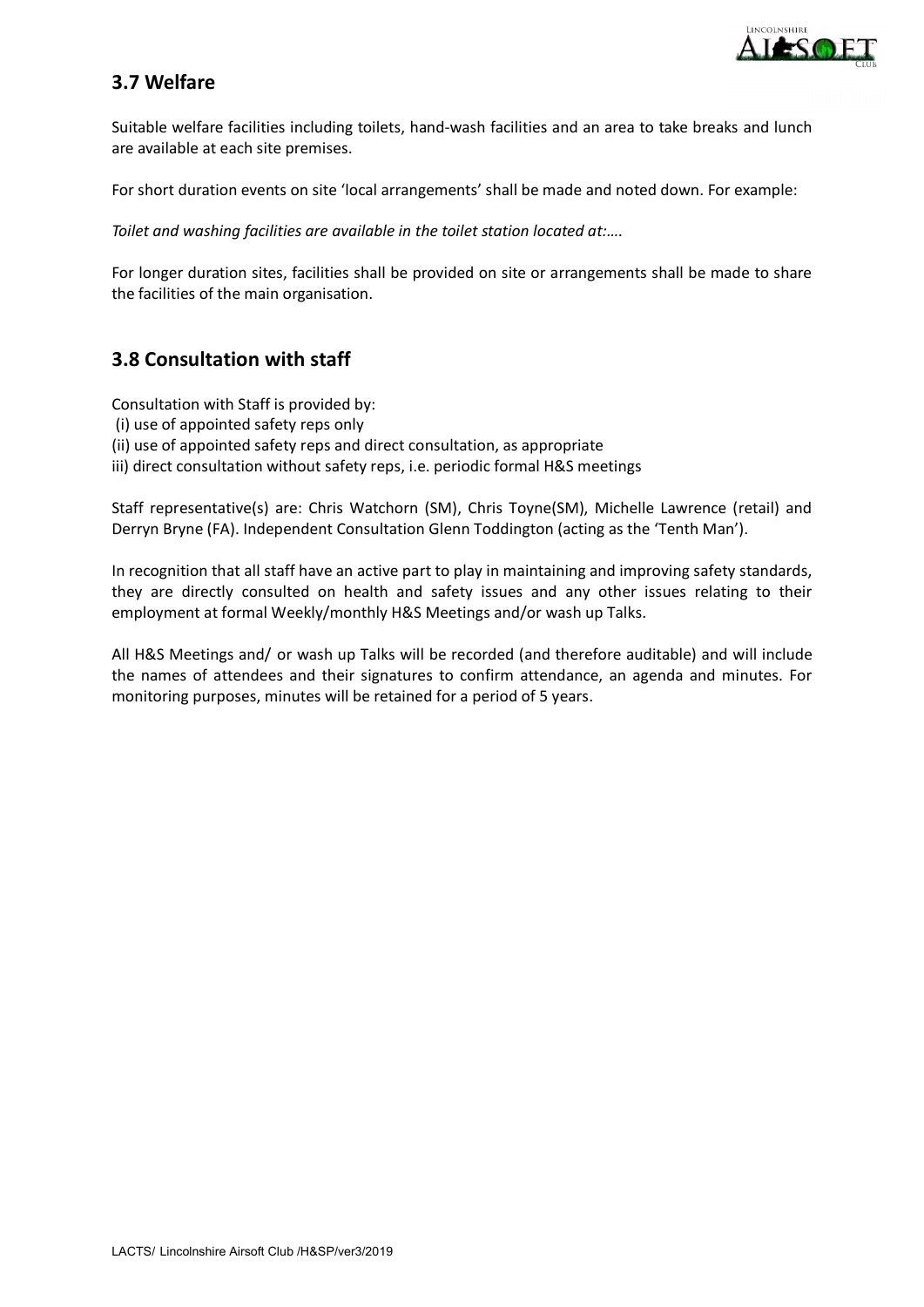

## **3.9 Training and Competency**

All new staff receive induction training relating to Lincolnshire Airsoft Club procedures, health and safety matters and legal obligations, first aid, fire safety, & manual handling. Induction training will be provided for all employees by Ian Lawrence.

All staff will be competent to carry out their duties and will have the necessary, extant certification. No one will carry out any function for which they are not trained or instructed in so as to be able to work safely with regard to themselves and others.

To ensure competency, personnel records will be kept and a Qualifications and Skills Matrix maintained to record areas of competency, skills and abilities. These will be reviewed on a regular basis to assess training needs and plan refresher training, on-going training and re-qualification (where applicable). All operational staff shall undertake appropriate refresher training within 5 years of obtaining their original qualification or last refresher training.

Training records are kept at the office by Ian Lawrence.

Training will be identified, arranged and monitored by Ian Lawrence.

In the event of a staff or player being involved in an accident, incident or near miss their training needs will be reassessed and training organised if appropriate.

Job-specific training will be provided by Lincolnshire Airsoft Club. On-going and refresher training will be provided by LAC and will be recorded (and therefore auditable).

Specific jobs requiring special training / qualifications / experience or equivalent are (e.g Safe guarding, mental health awareness, conflict management)

## **3.10 Manual Handling**

Management will carry out a Risk Assessment of manual handling tasks within the Company and seek to reduce these wherever possible, for example by the use of machinery.

Where manual handling is unavoidable, training will be delivered and relevant information provided on good working techniques to employees to ensure the risk of injury is minimized. Individuals should consider the load, the environment, individual capability and the task to hand when undertaking manual operations.

## **3.11 Work at Height**

In compliance with the Work at Height Regulations, 2005, all work at height will be adequately planned, organised, supervised and carried out in as safe a manner as is practicable, by competent persons in each case, consistent with the hierarchical approach specified in the regulations. Prior to any work at height a risk assessment will be undertaken to determine the most suitable safe means of accessing the task, the work equipment which is appropriate (which will be adequately inspected and maintained) and to ensure that adequate emergency procedures, including rescue provision, are in place.

Ian Lawrence will be responsible for identifying all work at height requiring a specific risk assessment. Ian Lawrence will be responsible for undertaking work at height risk assessments and determining the most appropriate means of access.

Ian Lawrence will be responsible for ensuring that all actions identified in the work at height risk assessments are implemented effectively on site and will be responsible for ensuring that all relevant employees are adequately informed.

Ian Lawrence will be responsible for ensuring that all relevant staff are informed about the work at height risk assessments Ian Lawrence will be responsible for monitoring work at height and reviewing / revising procedures where necessary / periodically.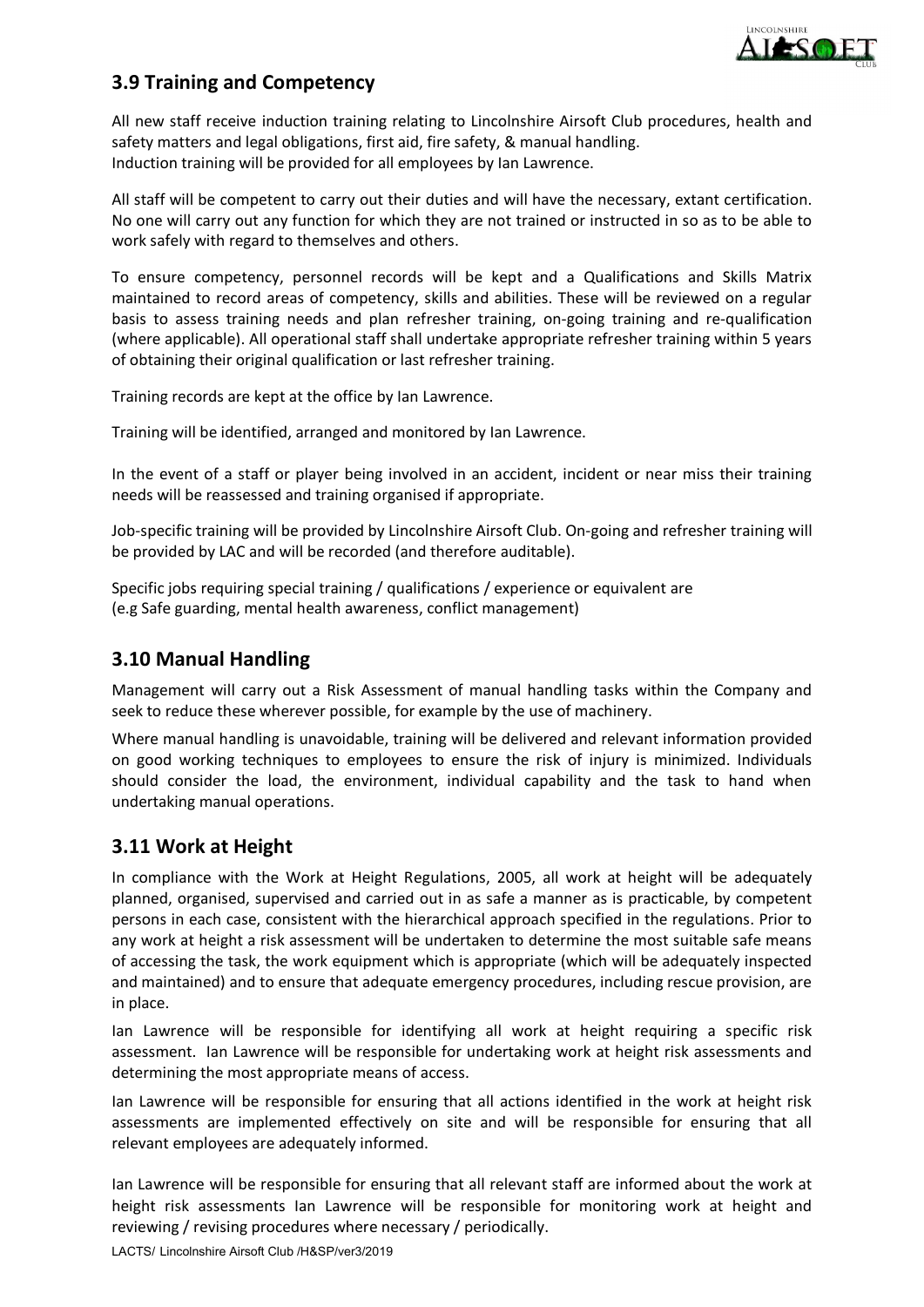

## **3.12 Noise and Vibration**

To control the risks associated with noise and vibration in the workplace and in order to comply with the Control of Noise at Work Regulations, 2005 and the Control of Vibration at Work Regulations, 2005 the following arrangements will be implemented.

An Asset Register showing the vibration and noise outputs of chainsaws, hedge trimmers, pole pruners and other vibrating or noise generating hand held equipment and machinery will be maintained.

Lincolnshire Airsoft Club staff will be provided with information about noise and vibration risks. A clear indication will be provided to operatives, via stickers attached to each piece of qualifying equipment, of the maximum daily 'trigger time' for each piece of machinery (re. Vibration).

Staff rotation will be implemented if maximum trigger times are reached in order these will not be exceeded (re. Vibration). Appropriately rated ear defenders (i.e. 'rated') will be issued to all Staff if required. All PPE and equipment will be maintained to ensure that noise and vibration levels are kept as low as possible. All new or replacement equipment purchased will be selected for low vibration and noise outputs so as to further reduce the risk.

Formal health surveillance of all by an external occupational health professional / organization will be carried out every three years to screen for early signs and symptoms of hand / arm vibration syndrome (HAVs), and of noise induced hearing loss (by audiometric testing). Annual 'in house' assessments / screening of all operatives will be implemented by the completion of an Annual Health Questionnaire.

## **3.13 Safe Plant and Equipment**

The term 'equipment' has been used below to cover all tools, plant, vehicles, machinery and equipment used by Lincolnshire Airsoft Club in the course of its operations. Any problems found with plant/equipment should be reported to Ian Lawrence.

Ian Lawrence will ensure:

- that all equipment (including portable electrical equipment where applicable) which requires maintenance and/or inspection is identified,
- that effective maintenance / inspection procedures are drawn up
- that maintenance / inspection is carried out as is appropriate,
- that any new or second-hand equipment is confirmed to be suitable for use and accords with relevant legislation and health and safety standards before it is purchased.

Staff shall not be instructed or authorised to operate any machine or use any equipment unless they have received specific auditable training.

Equipment shall only be used for the purpose for which it is intended and in accordance with the manufacturer's instructions. All guards must remain in place and be functioning correctly. No modifications are to be carried out unless under the instructions of the manufacturer. Essential details and warning signs must be in place at all times.

Equipment will be 'pre-use checked', inspected, maintained, repaired, serviced and thoroughly examined\* (\*where appropriate) in accordance with the manufacturer's instructions and the provisions of PUWER and LOLER.

Inspections, servicing and repairs will be recorded and the records retained for the service life of the equipment within Lincolnshire Airsoft Club.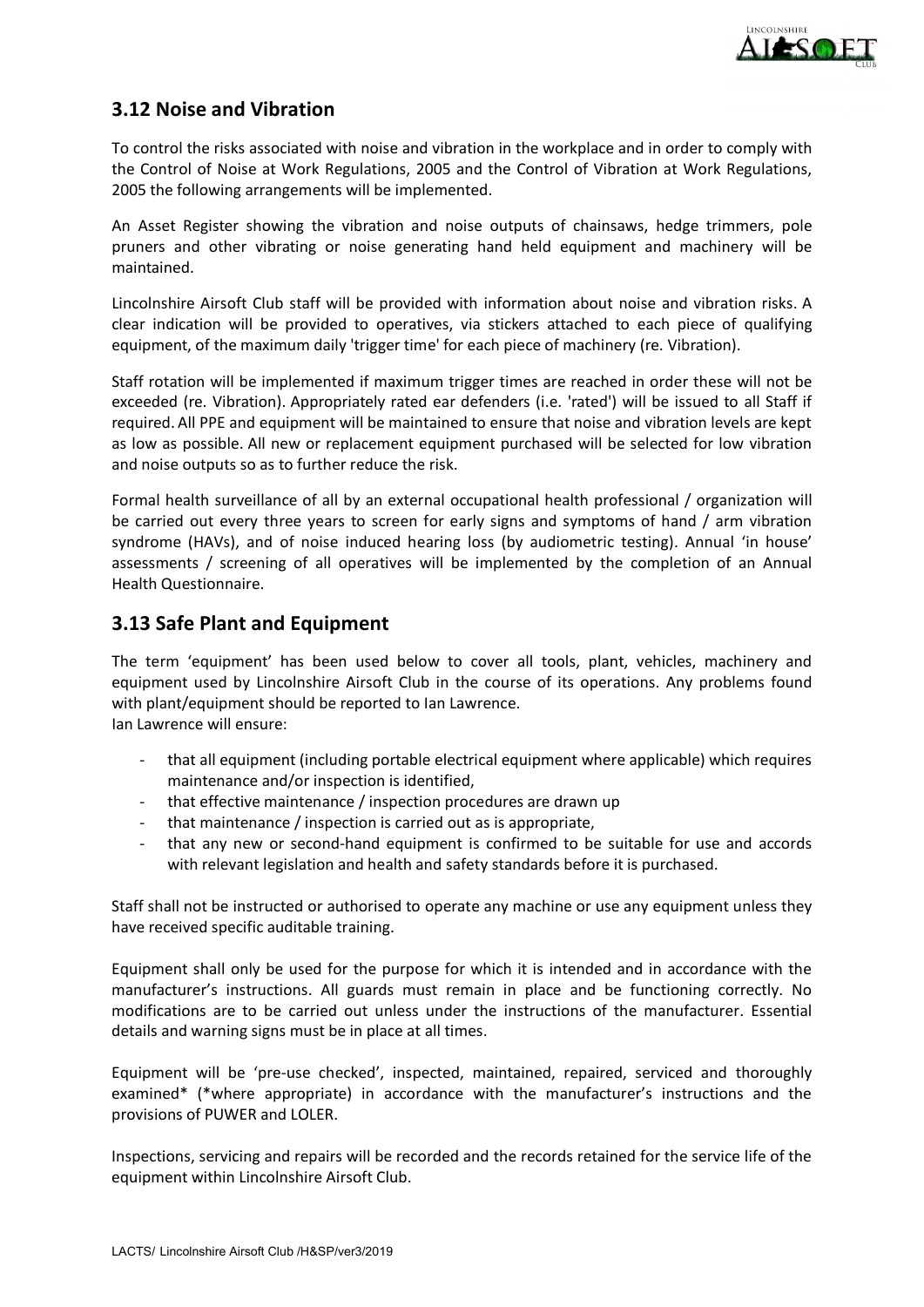

Register(s)\* of all equipment will be maintained showing purchase dates and servicing and repair histories.

It is the responsibility of the staff using any equipment to report any defects as soon as they become apparent. Arrangements will be put in place to repair, replace or withdraw the equipment.

Withdrawn equipment will be clearly marked as such and will not be used until repaired, if appropriate. The equipment will otherwise be disposed of.

## **3.13.1 Climbing and Lowering Equipment**

All climbing and lowering equipment will be clearly marked to be individually identifiable.

A daily pre-climb inspection of his/her climbing equipment will be carried out by the user.

A thorough examination of climbing and lowering equipment will be carried out by a suitably qualified competent person every 6 months in the case of personal protection equipment (PPE) items such as climbing equipment and every 12 months in the case of non-PPE items such as lowering equipment as required by LOLER.

Recorded weekly inspections will be carried out by Ian Lawrence for PPE items.

Recorded weekly inspections will be carried out by Ian Lawrence for non PPE items.

## **3.13.2 Electrical Equipment**

Lincolnshire Airsoft Club shall ensure that all fixed and portable electrical equipment is regularly inspected for safety and structural integrity.

Portable electrical equipment that does not move or suffer wear and tear such as PC's:

| <b>Timescale</b>      | <b>Action</b>                                                                 |
|-----------------------|-------------------------------------------------------------------------------|
| Initial Installation  | The appliance is inspected for integrity prior to use and then used until the |
|                       | next scheduled inspection                                                     |
| 2 years from entry    | The appliance shall be inspected and tested by a competent person             |
| into service          |                                                                               |
| 2 years from the last | The appliance shall be inspected and tested by a competent person. The        |
| inspection            | inspection routine shall follow the 4 yearly inspection rota until the        |
|                       | equipment is deemed to be beyond its safe useful life expectancy.             |

Portable electrical appliances that are moved regularly and are likely to suffer wear and tear such as hand tools and extension cables

| <b>Timescale</b>     | <b>Action</b>                                                                   |  |
|----------------------|---------------------------------------------------------------------------------|--|
| Initial Installation | The appliance is inspected for integrity prior to use and then used until the   |  |
|                      | next scheduled inspection. It is checked by the user prior to use               |  |
| 12<br>months<br>from | The appliance shall be inspected and tested by a competent person               |  |
| entry into service   |                                                                                 |  |
| 12 months from the   | The appliance shall be inspected and tested by a competent person. The          |  |
| last inspection      | inspection routine shall follow the 12 and 24 month inspection rota until it is |  |
|                      | deemed to be beyond its safe useful life expectancy.                            |  |

Records of testing and examination shall be kept for reference.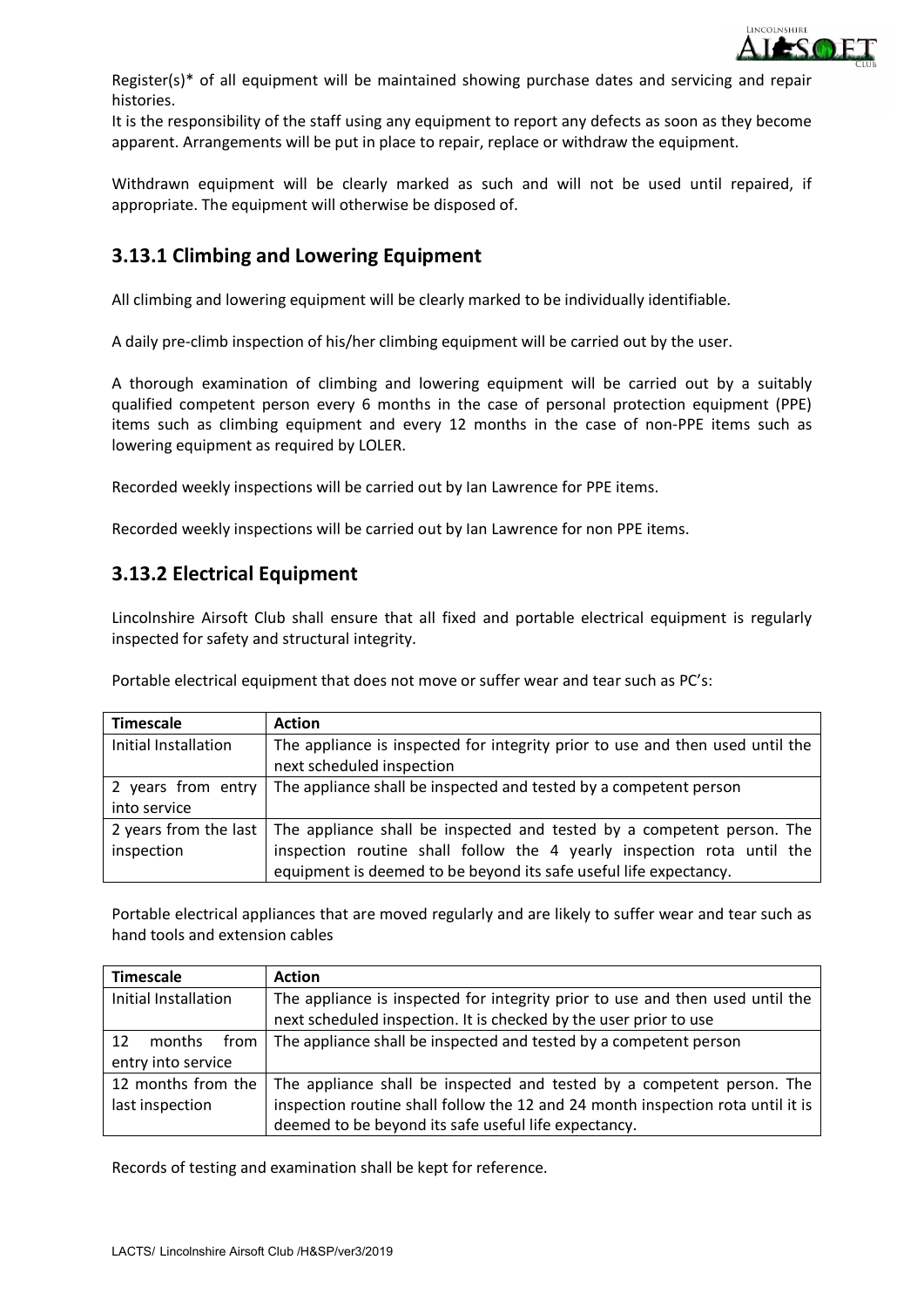

## **3.14 Safe Handling and Use of Substances and Exposure to Biohazards (Control of Substances Hazardous to Health Regulations)**

Hazardous substances include any substance that could cause harm to employees or others, or harm to the environment. They include fuels, oils, chemicals, pesticides, preservatives and biological hazards (biohazards) such as London Plane leaf hairs, Lyme and Weil's disease, Giant Hogweed and others.

Substances considered for use will be assessed and less harmful substances will be used wherever practicable. Ian Lawrence will be responsible for identifying all (and new) substances which need a COSHH assessment.

COSHH Assessments have been prepared by Ian Lawrence for any substance which the Company uses and for any biohazards to which employees may be exposed. COSHH Assessments for substances have been prepared using Material Safety Data Sheets (MSDSs) obtained from manufacturers.

COSHH Assessments provide information regarding active ingredient(s), the ways in which the substance can cause harm, safety precautions and first aid. Ian Lawrence will be responsible for ensuring that all actions identified in the assessments are implemented.

COSHH Assessments will be made available to employees at the offices, where the substances are stored, and where they are used (in Vehicle Packs / Team Files).

Employees will be kept informed of the hazards that they are exposed to and to the relevant safety precautions.

As well as the above, pesticides, including herbicides, insecticides and preservatives, have specific requirements. They shall be securely stored, in their original containers, and their usage recorded. Pesticides shall only be mixed and used by trained and certificated personnel.

COSHH assessments will be reviewed every 12 months, when work activity changes or when new substances are brought into use or new biohazards are likely to be encountered.

## **3.15 First Aid and Work-Related Ill Health**

It will be ensured that all Lincolnshire Airsoft Club staff will hold as minimum a current Emergency First Aid at Work qualification awarded by an appropriate organisation. The most senior first aider on site (in terms of level of qualification (FAW or above), experience or most recently qualified) shall be responsible for taking charge in the event of injury or illness.

Each office, yard, site and vehicle will be equipped with suitable first aid kits appropriate to the number of persons in place and the tasks they are carrying out. Ian Lawrence will be responsible for checking first aid kits to ensure that sterile items are in date and restocking first aid kits when necessary.

Health surveillance of all staff will take place to screen for early signs and symptoms of hand / arm vibration syndrome (HAVs), and of noise induced hearing loss (by audiometric testing) (See 3.6 above).

Health surveillance will be arranged by Ian Lawrence with records kept at in the office.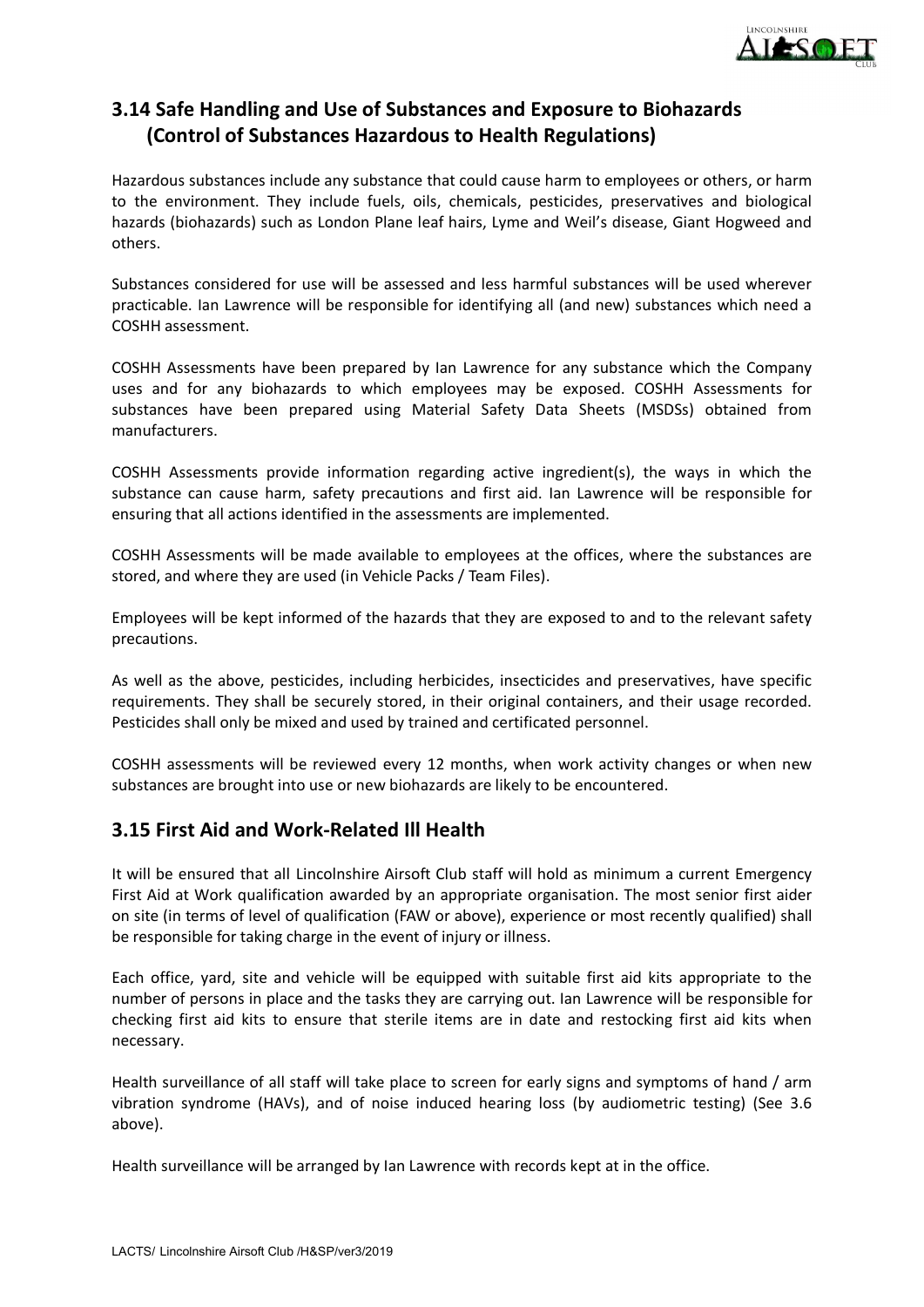

## **3.16 Fire Precautions**

A Fire Risk Assessment has been carried out for the sites using the following method:

- A plan of the premises has been produced and included in the Fire Risk Assessment
- Significant fire hazards (ignition sources and fuel sources) have been identified
- Control measures have been put in place to reduce the risk of fire to a level that is as low as is reasonably practicable

The Fire Risk Assessment shall be available to all staff and visitors within the admin box or displayed on the appropriate board and will be reviewed and revised if necessary in the event of any change in circumstances.

Derived from the Fire Risk Assessment, a Fire (Action and Emergency Plan) has been produced detailing action in the event of a fire and providing information with regard to fire exits, evacuation routes and assembly point(s).

Clear information regarding action in the event of a fire, fire exits, evacuation routes and assembly point(s) is prominently displayed in the office(s) and workshop / store.

A practice fire drill will be carried out annually (staff will be notified in advance).

Fire extinguishers of the appropriate type are provided in the office(s) and workshop / store and in work vehicles. They are inspected annually for serviceability (and replaced as necessary) by Ian Lawrence

## **3.17 Dangerous Substances and Explosive Atmospheres Regulations (DSEAR)**

The DSEAR protects against risks from fire, explosion or similar events arising from dangerous substances used or present in the workplace.

Lincolnshire Airsoft Club will abide by the requirements of DSEAR and carry out appropriate risk assessments in relation to any qualifying substances and provide measures to eliminate or reduce the risks as far as is reasonably practicable. Lincolnshire Airsoft Club will provide the necessary equipment and procedures to deal with accidents and emergencies and provide information and training to staff. Where an explosive atmosphere may occur these areas will be zoned and suitable warnings put in place.

## **3.18 Oil Storage**

The Oil Storage Regulations require that oils are stored in such a way as to avoid damage to the environment in the case of a spill etc. The company will abide by the requirements of the regulations.

## **3.19 Asbestos**

It is unusual for staff and players to come into contact with asbestos during normal Event operations. There are however many building materials that could be encountered that may contain asbestos (ACM - Asbestos Containing Materials). Corrugated asbestos roofing materials, particularly on garages and outbuildings, are most likely to be encountered. ACMs will not cause harm whilst intact but will release harmful dust if broken, for example by a falling piece of timber.

Prior to the commencement of any airsoft activity, Ian Lawrence will be responsible for identifying sites where asbestos may be present and contacting the relevant 'experts' / specialist contractors for assistance.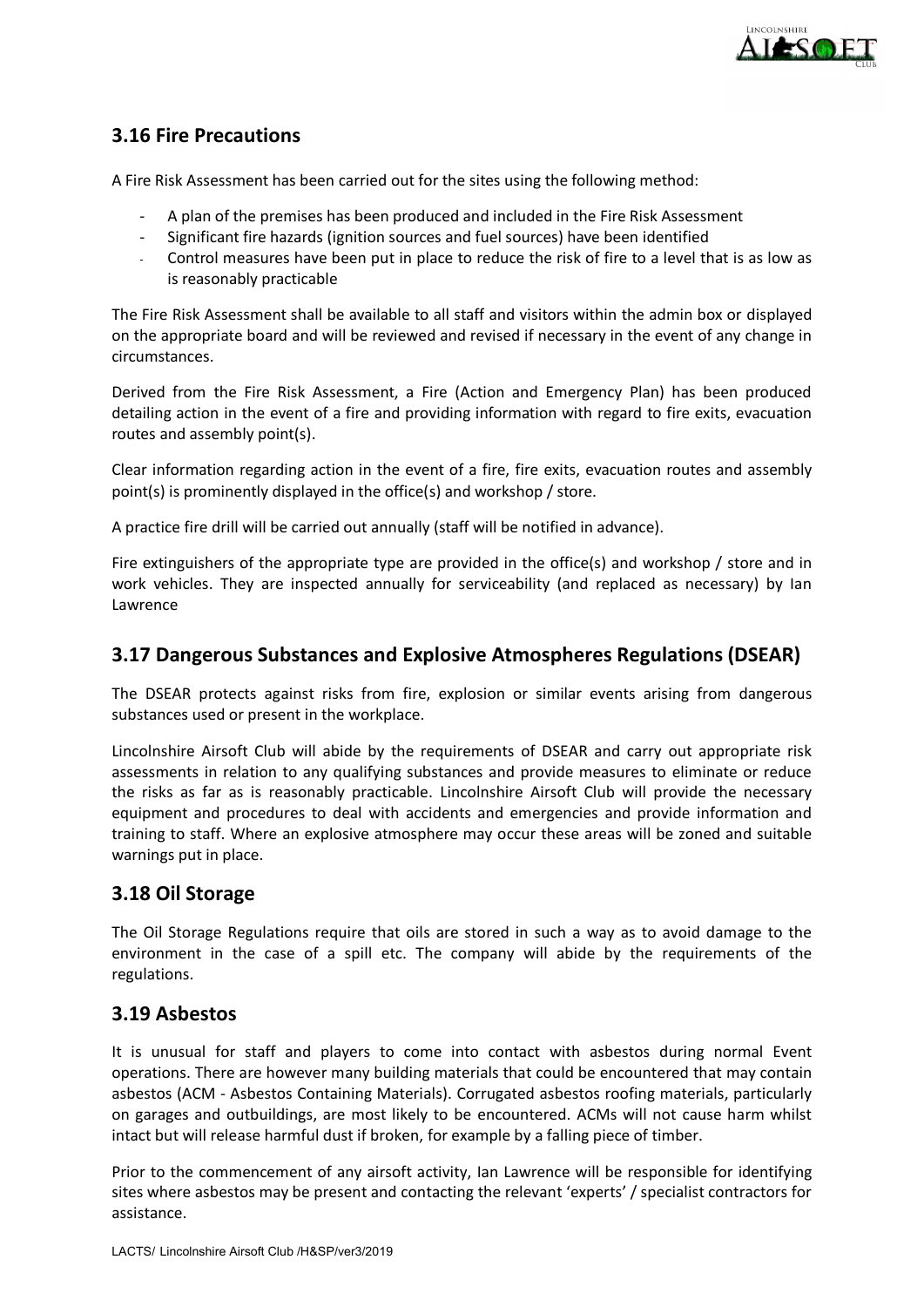

Where asbestos is encountered on arrival at a new airsoft site, for example near a fly tipped waste which could be ACM, events shall not commence work but shall contact Ian Lawrence.

## **3.20 Lone Working**

Lincolnshire Airsoft Club will only allow persons to work alone once an assessment of risk has been carried out and all appropriate and necessary control measures have been validated and found to be wholly effective. In addition, Staff are required to take the following steps to protect themselves against the dangers of lone working, namely:

- Checking that the work / activity to be done is subject to a risk assessment and whether or not a second person has already been identified as essential for the work
- Obtaining as much information from the land and or building owner about what risks could be present and what existing controls are in place
- Carrying out your own site specific risk assessment
- Pre arranging contact check calls if deemed appropriate
- Ensuring suitable tried and tested emergency plans and arrangements are in place
- Taking such emergency survival apparatus and equipment as the environment requires.
- If you feel unsafe, do not put yourself at risk, discuss the situation with your line manager.

## **3.21 Sub-Contractors (other site marshals)**

Ian Lawrence will be responsible for identifying works where sub-contractors / other site marshals are required.

Prospective sub-contractors / other site marshals will be required by Ian Lawrence to complete a sub-contractors / other site marshals Questionnaire to assess competence as part of a vetting process to ensure they are competent to perform the task.

sub-contractors / other site marshals who are appointed will be required to read, understand and sign a Contract of sub-contractors / other site marshals Agreement before commencing any work on our behalf.

sub-contractors / other site marshals will be issued with a copy of this document and any appendices and will be required to comply with it in full.

sub-contractors / other site marshals will be audited for health and safety, quality and environmental compliance in the same way as employed staff by Ian Lawrence. (See 3.24 below)

## **3.22 Utility Services (Overhead and Underground)**

Ian Lawrence is responsible for identifying sites where utility services are present and represent a hazard to work operations.

Ian Lawrence is responsible for ensuring adequate arrangements for utility service avoidance or, if not possible, liaison with the service provider to obtain further information.

Ian Lawrence is responsible for ensuring the arrangements / controls are implemented on site, i.e. powerline shut down / underground cable CAT scan.

Ian Lawrence is responsible for checking emergency procedures on site to ensure they are adequate and effective in respect of utilities.

Ian Lawrence is responsible for reviewing emergency procedures for on-site operations where utilities are affected.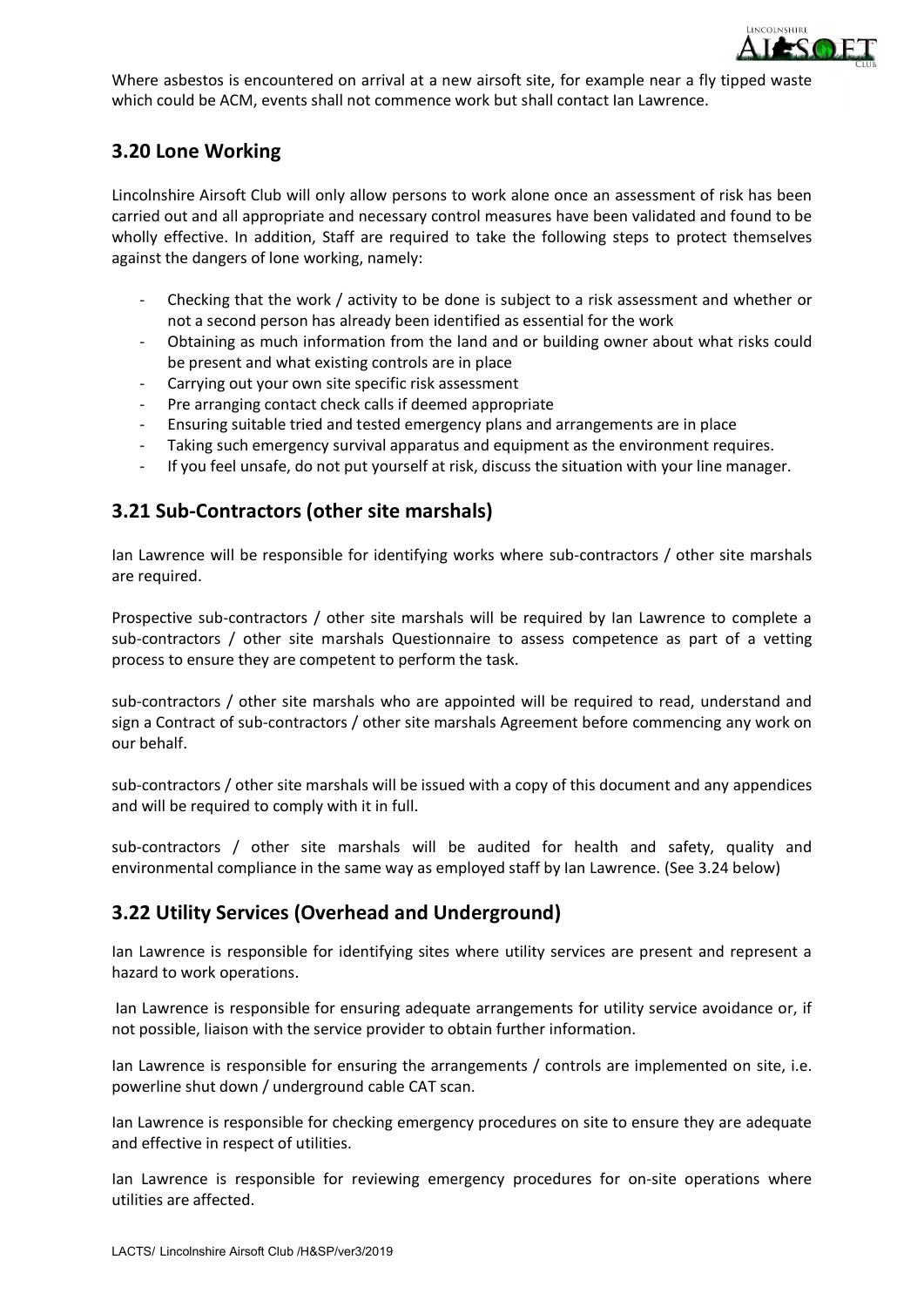

## **3.23 Alcohol and Substance Abuse**

Substance abuse, the use of illegal drugs, the misuse of prescribed drugs, the abuse of alcohol, solvents or similar, that can impair a user's judgment and ability to work safely can lead to unacceptable levels of risk to themselves, others and the environment.

Staff reporting for work in an unfit state due to any of the above will be suspended until such a time that they are fit to work again. Disciplinary action may result.

In the event of a player or visitor being in an unfit state due to any of the above will be removed from the site. If operating any machinery / vehicle, then appropriate action will be taken.

## **3.24 Smoking Policy**

Lincolnshire Airsoft Club is committed to providing a comfortable and healthy working environment for its employees and visitors alike within its premises; therefore, this smoking policy seeks to guarantee all staff and players the right to 'Event' in air free of tobacco smoke.

Laws banning smoking in public places (including work places) came in to effect on 1st July 2007 in England. Smoking is therefore prohibited inside Lincolnshire Airsoft Club premises and in substantially enclosed spaces on Lincolnshire Airsoft Club premises or at event-sites.

No Smoking signs (at least A5 size and contain the 'No Smoking' logo, together with the words 'No Smoking') will be prominently displayed at all entrances to the Lincolnshire Airsoft Club premises. 'No Smoking' signs will also be displayed in Lincolnshire Airsoft Club commercial vehicles.

All visitor and staff will be expected to comply with the terms of this policy.

Company cars and commercial vehicles are deemed to be entirely 'non-smoking' when being used by more than one person.

## **3.25 Road Safety Policy Statement - Occupational Driving**

As part of Lincolnshire Airsoft Club's overall Health and Safety Policy, Lincolnshire Airsoft Club is committed to reducing the risks which staff face and create while driving or riding for work. Lincolnshire Airsoft Club asks its entire staff to play their part, whether they use a Lincolnshire Airsoft Club vehicle, their own or a hire vehicle

Lincolnshire Airsoft Club is committed to promoting good health at work and safe driving and operation of vehicles used on Lincolnshire Airsoft Club business is a vital element in each individual's ability to perform his or her particular job effectively. The Company therefore looks to all employees to uphold the highest standards of driving.

Lincolnshire Airsoft Club recognises that it has a responsibility to ensure vehicles are fit for the purpose intended and meet all relevant legal requirements (including excise license, statutory inspections and insurance). Furthermore, Lincolnshire Airsoft Club also recognises its responsibility to ensure that vehicles are maintained in a safe and roadworthy condition.

Lincolnshire Airsoft Club will ensure that staff hold an appropriate class of licence for the vehicle to be used. The licences of staff using vehicles on company business will be checked annually for disqualifications and endorsements.

Staff using vehicles on company business are responsible for ensuring that routine pre-use safety checks are carried out, and that the vehicle is operated safely.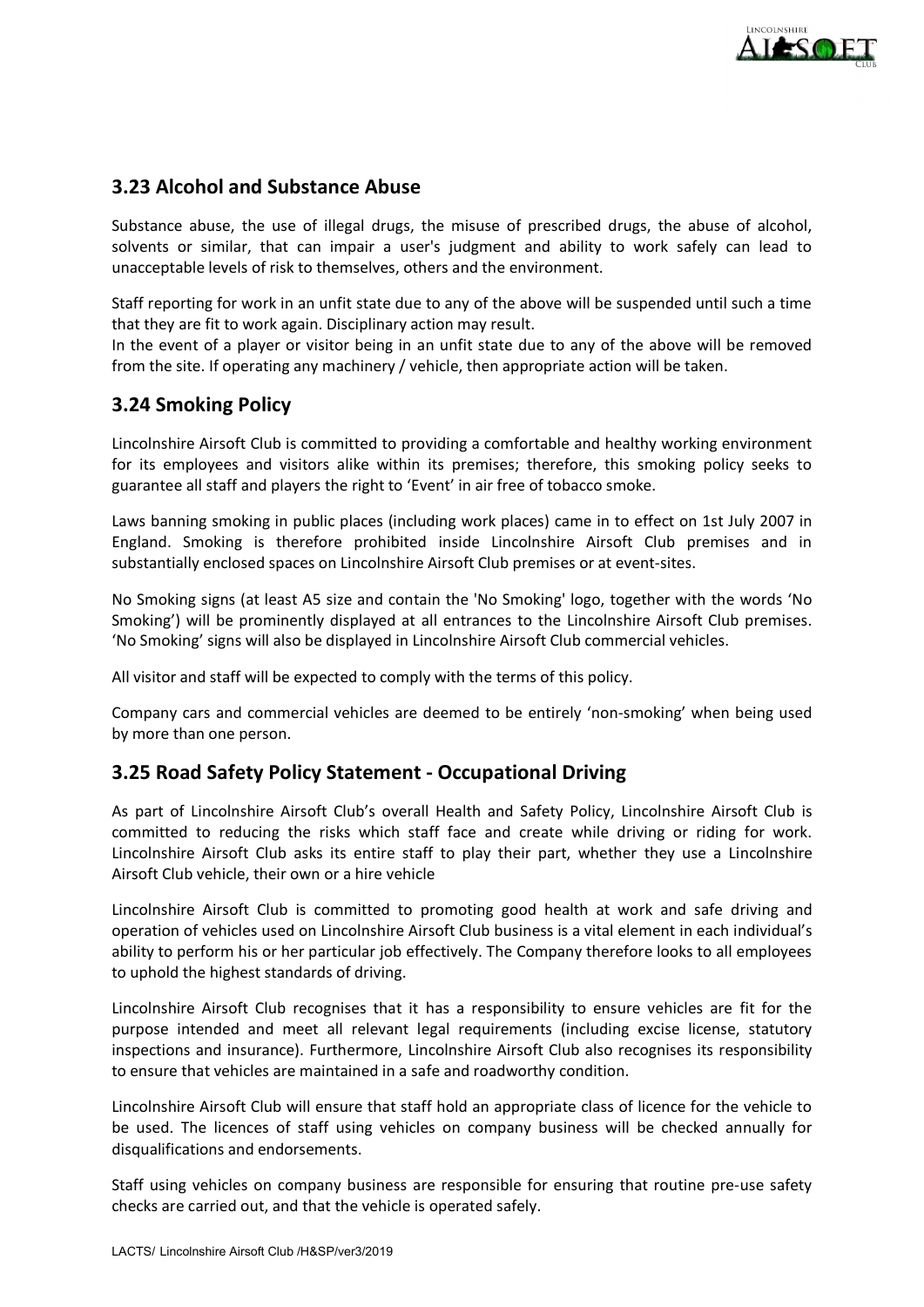

Lincolnshire Airsoft Club does not condone Staff using hand held mobile phones or other communication devices whilst driving.

Staff must never make or receive calls on a hand-held mobile phone whilst driving. Persistent failure to comply with this requirement will be regarded as a serious matter.

## **3.26 The Construction, Design and Management (CDM) Regulations**

It is Lincolnshire Airsoft Club policy to ensure as far as is reasonable practicable that construction work and construction related activity does not pose a risk to the health and safety of Staff, players, visitors, contractors or anyone else who may be affected.

The Construction (Design & Management) Regulations 2015 are intended to protect the health and safety of people working in construction, and others who may be affected by their activities, through a systematic management approach from concept to completion. The Regulations also encourage the integration of health and safety into project management. The Company is committed to complying with these regulations and the supporting ACOP's and HSE guidance.

Lincolnshire Airsoft Club will ensure that where appointed as a "Principal Contractor" under the Construction (Design and Management) Regulations 2015, a suitable construction phase health and safety plan is prepared before construction begins and that the plan is implemented and kept up to date as the project progresses. Lincolnshire Airsoft Club undertakes to fully consult and co-operate with the landowner / building owner appointed "Health and Safety Co-coordinator" for the project.

As a "Contractor" Lincolnshire Airsoft Club will implement the construction phase health and safety plan as directed by the "landowner / building owner" and ensure that any sub contractors are evaluated and approved.

Lincolnshire Airsoft Club will ensure safe working practices are followed on site; restricting entry to the site to authorised people; that site rules are enforced; that all workers receive site induction training covering site rules and have adequate information and training to carry out their duties.

If acting as such, Lincolnshire Airsoft Club undertakes to comply with duties as 'designers' under the CDM Regulations.

Lincolnshire Airsoft Club will ensure that the workforce is consulted about health and safety matters and that workers are instructed to inform management of any defects or concerns associated with any systems of work which we provide. Safety monitoring procedures are established and the health and safety of everyone on site is regularly reviewed.

CDM files will be kept up to date with relevant guidance notes and other information applicable to the project.

## **3.27 Incident and Accident Management**

Ian Lawrence and David Hortop are responsible for reporting accidents, diseases and dangerous occurrences to the enforcing authority. All reportable incidents, accidents and work related ill-health as defined in RIDDOR to the HSE will be reported to the enforcing authority in an appropriate manner and within the prescribed timescales.

Incidents involving near misses will be reported to Ian Lawrence and appropriate action will be taken to reduce the risk of similar incidents occurring. All employees will be encouraged to report near miss incidents as this will reduce the likelihood of recurrence, so improving safety standards.

All accidents resulting in personal injury, however minor, will be recorded in the Accident Book which is available *in the Lincolnshire Airsoft Club office / admin pack up*. Anyone may complete an entry in the Accident Book. Completed entries will be stored securely in a locked cabinet to comply with data protection legislation.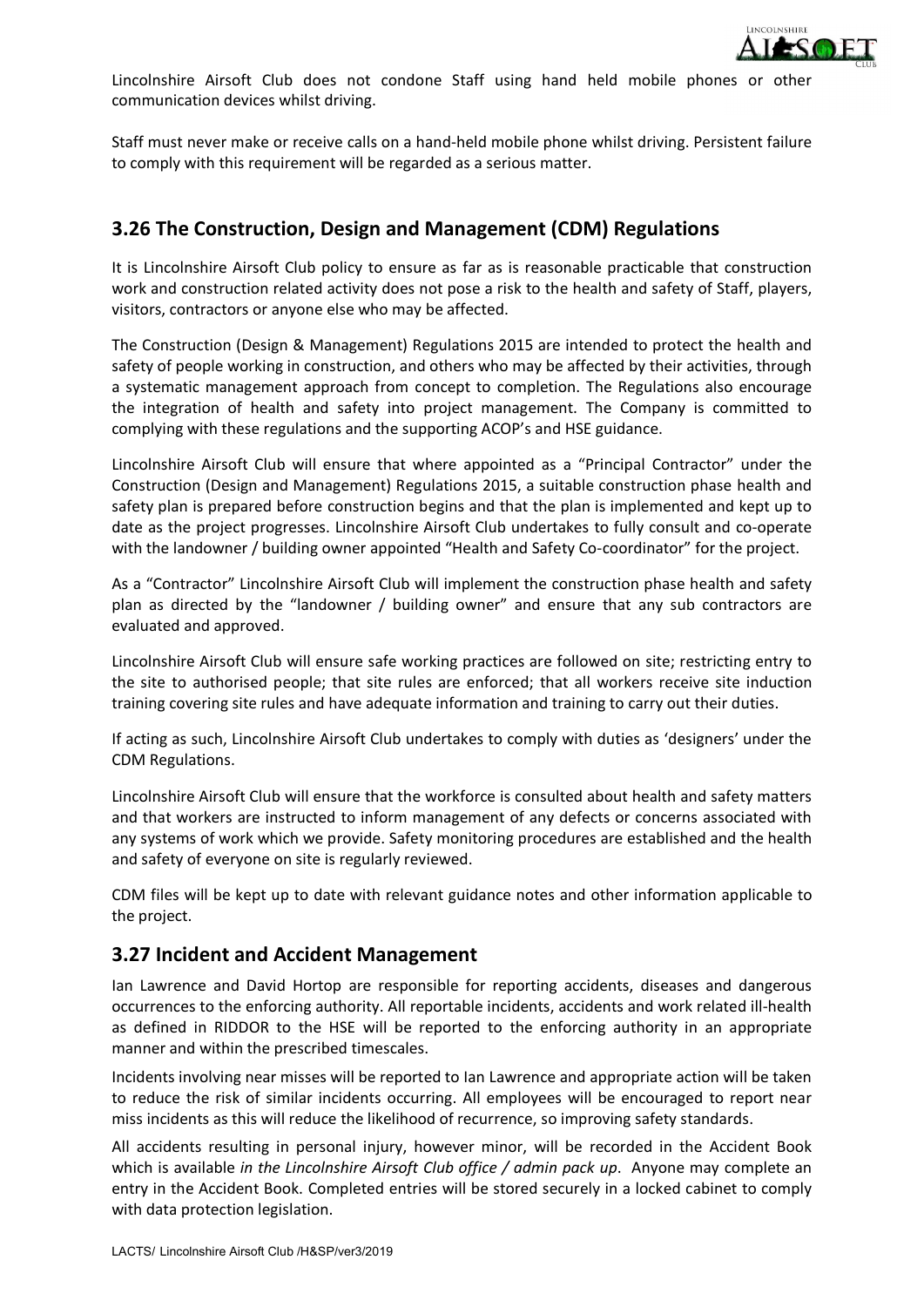

Incidents, accidents and near misses will be investigated by Ian Lawrence and or David Hortop and the significant findings and actions taken or to be taken will be recorded on a standard form.

Ian Lawrence is responsible for investigating work-related causes of sickness absences.

Completed forms will be retained to assist in monitoring the effectiveness of our health and safety systems. Ian Lawrence is responsible for acting on investigation findings to prevent a recurrence.

## **3.28 Monitoring**

The effectiveness of our health and safety systems and compliance with them will be constantly monitored. Unannounced health and safety audits (spot checks) will be carried out on each work team at monthly intervals by Ian Lawrence and David Hortop. These will be recorded on a standard Safety Audit Checklist. The Auditor will indicate any actions required to rectify any issues of noncompliance.

Safety Audit Checklists will be retained and used for monitoring purposes.

Accident, Incident and Near Miss Reports will be retained and used for monitoring purposes.

Accident, Incident and Near Miss statistics over recent years will be used in the monitoring process.

Accidents / Incidents which occur across the industry will also be considered.

All the above will assist monitoring in that they may identify trends of non-compliance which need to be addressed or indicate trends of good compliance which needs to be encouraged.

## **3.29 Review**

This Policy will be reviewed and revised if necessary on an annual basis.

It will be reviewed and revised if necessary in the event of changes to legislation, changes to work practices or in response to accident / incident / near miss / work related ill-health trends.

## **3.30 Conclusion**

This concludes the health and safety policy of Lincolnshire Airsoft Club and we hope you found it to be both adequate and compliant. It is based on the HSEs documents "An Introduction to Health and Safety" (INDG 259), and "Stating Your Business" (INDG 324), and policy templates contained therein with some specific amendments to better reflect the nature of tree work operations. It also takes account of the requirements of the CHAS (Contractors Health and Safety assessment scheme) 'Stage 1' assessment but for none construction activities.

This policy acts essentially as a 'sign post' document, directing health and safety management within the company, and is to be read in conjunction with other company procedures / associated documentation. The policy is regularly reviewed, usually annually, alongside the associated documentation but should you have any concerns regarding its content, or suggested improvements please communicate these to us...thank you.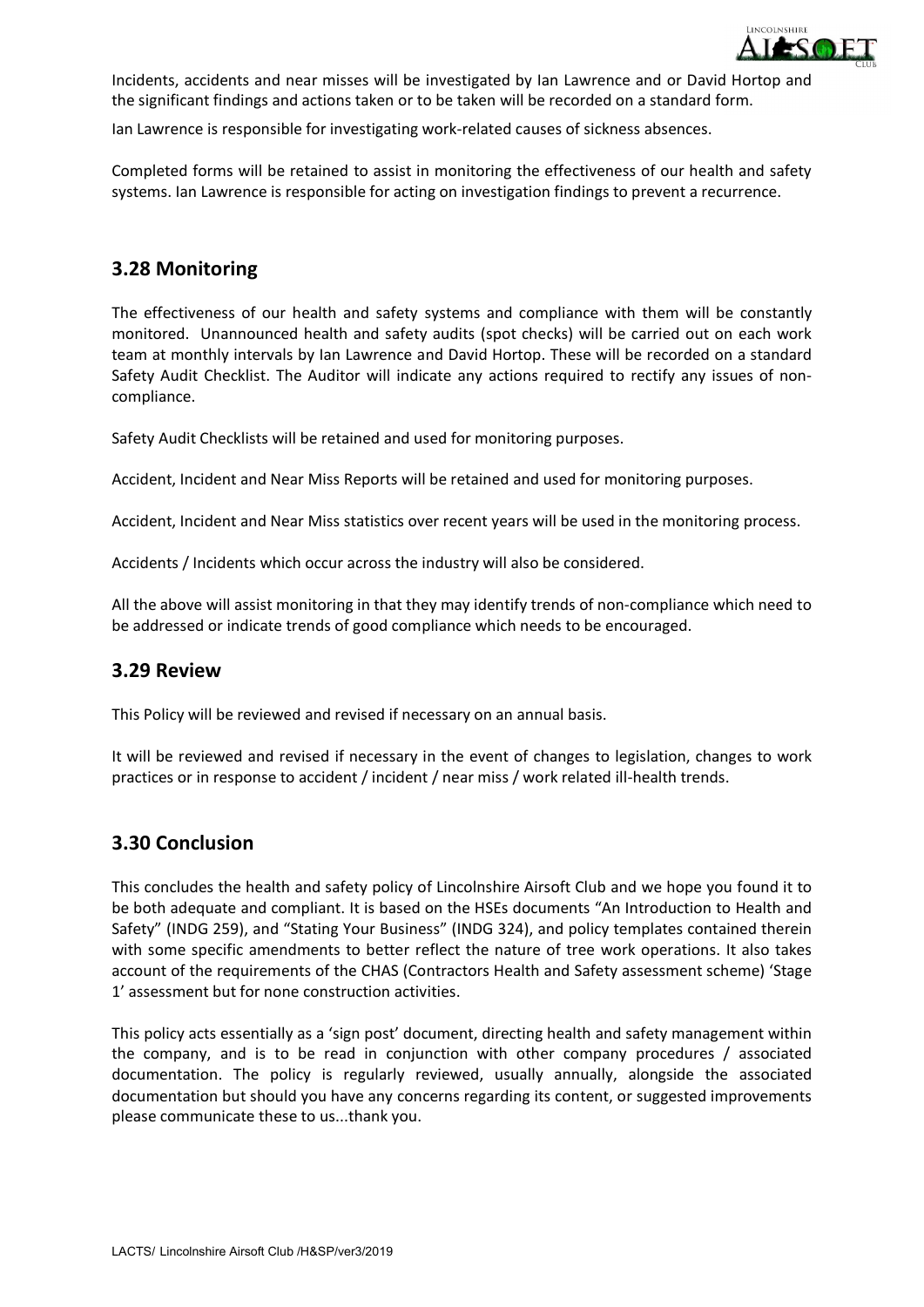

Annex A.1.

## **Environmental Policy**

We are committed to reducing our environmental impact and continually improving our environmental performance as a fundamental part of our business strategy and operating methods.

It is our priority to encourage our customers, suppliers and all business associates to do the same. Not only is this sound commercial sense for all; it is also a matter of delivering on our duty of care towards future generations.

Our policy is to:

- Wholly support and comply with or exceed the requirements of current environmental legislation and codes of practice.
- Minimise our waste and then reuse or recycle as much of it as possible.
- Minimise energy and water usage in our buildings, vehicles and processes in order to conserve supplies, and minimise our consumption of natural resources, especially where they are non-renewable.
- Operate and maintain company vehicles with due regard to environmental issues as far as reasonably practical and encourage the use of alternative means of transport and car sharing as appropriate.
- Apply the principles of continuous improvement in respect of air, water, noise and light pollution from our premises and reduce any impacts from our operations on the environment and local community.
- As far as possible purchase products and services that do the least damage to the environment and encourage others to do the same.
- Assess the environmental impact of any new processes or products we intend to introduce in advance.
- Ensure that all employees understand our environmental policy and conform to the high standards it requires.
- Address complaints about any breach of our Environmental Policy promptly and to the satisfaction of all concerned.
- Update our Environmental Policy annually in consultation with staff, associates and customers.

Signed:

Print: Ian Lawrence Owner

Date: 01 March 2008 Review date: 01 March 2021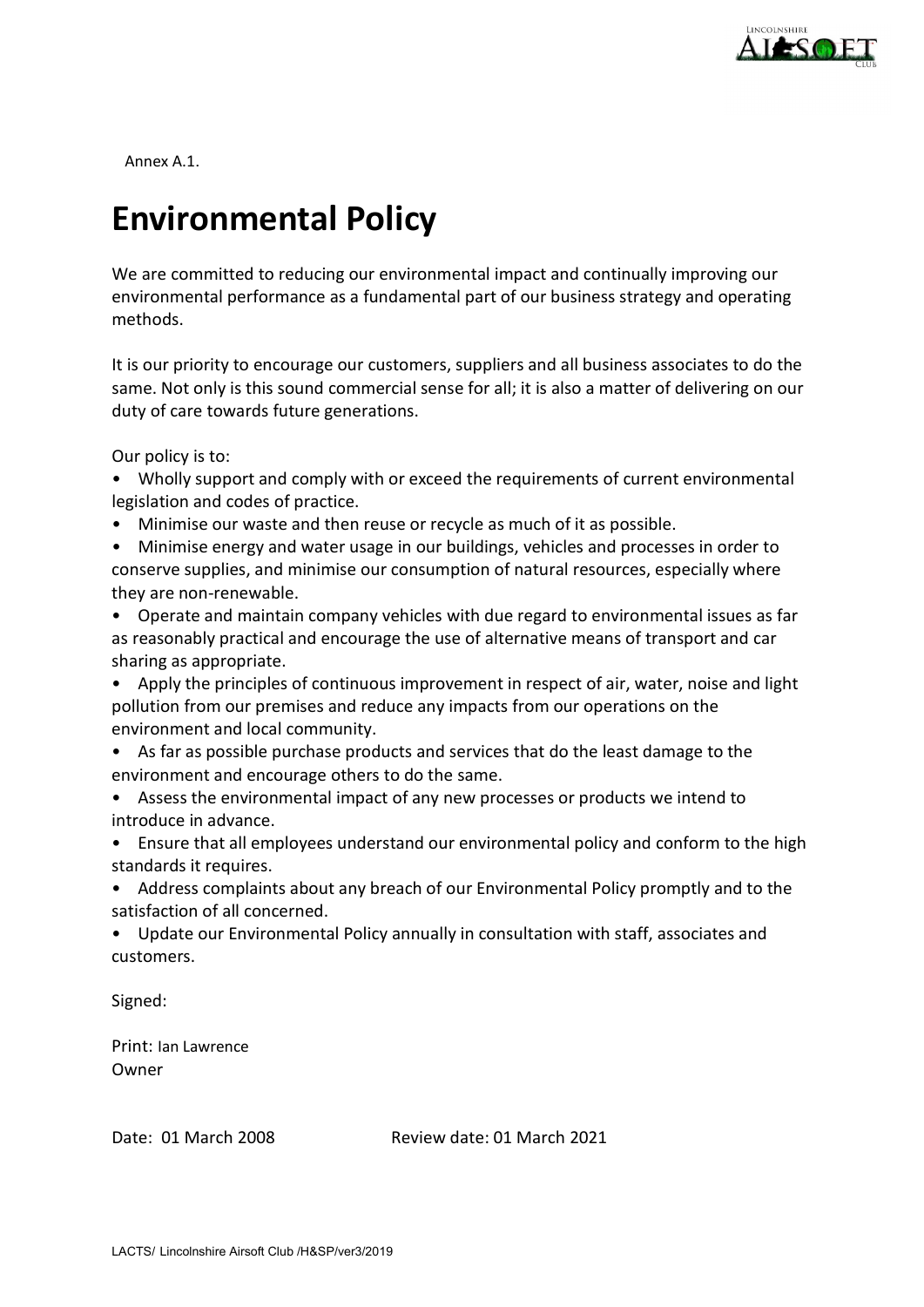

#### Annex A.2.





#### **Order of investigation**

#### **1. Gather Information**

As soon as possible after an incident has occurred, identify all involved as well as any potential witnesses. Interview everyone identified to establish events. Interviews should be conducted privately whilst reassuring individuals that the primary goal of accident investigation is to prevent recurrence and that the process is primarily fact-finding as opposed to blame-assigning, so they should endeavour to give as much information as possible. Ensure you keep detailed records of conversations.

#### **2. Investigate**

Investigate the scene of the incident to help establish facts. Look for anything out of the ordinary, photographing everything. New dents, damage, spillages and footprints could help you build up a picture of what happened. Similarly, CCTV images provide irrefutable evidence so consider whether the incident may have been covered by surveillance cameras, both when an incident has occurred at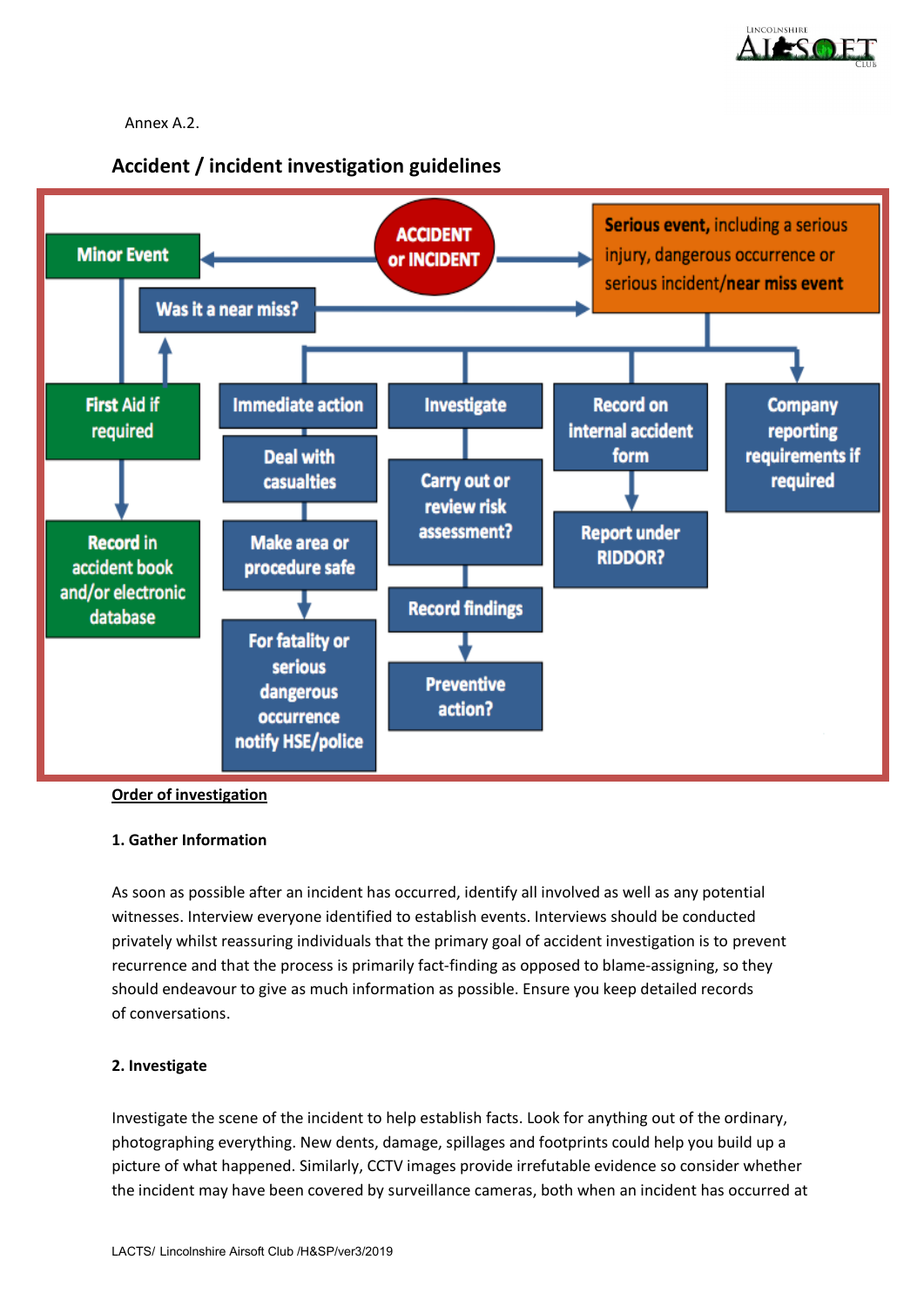

and away from your premises. Particularly where you may have conflicting reports in step one, physical evidence may be vital in determining what actually happened.

#### **3. Establish Cause**

When trying to establish the cause of an incident, it is important to be open-minded, and not settle on the first or most obvious cause. If an employee / player / visitor was injured after slipping on a greasy residue, the obvious cause of the injury would be a slip hazard. However, you must also consider, for example, whether they were wearing appropriate footwear, why the residue hadn't been cleared up, if the area was suitably lit to allow the hazard to be seen, and so on. There are often multiple contributing factors that result in an incident occurring – all of which should be addressed in steps four and five.

#### **4. Identify Solutions**

Once an incident has been thoroughly investigated, and its causes identified, the next step is to determine the preventative measures that need to be implemented in order to avoid recurrence of the same circumstances. Continuing the slip example, possible measures could include enforcing stricter housekeeping procedures, delegating particular employees the responsibility to undertake regular checks of pertinent areas, improving lighting and evaluating the footwear worn by employees and its appropriateness to the environment. Consider how effective a solution will be as a quick, inexpensive fix may not offer a sufficiently protective, longer-term solution.

#### **5. Implement Measures**

Having identified the solutions that will be most effective in preventing recurrence, the final step is to implement those measures, with time 'of the essence'. As your business will likely continue to be operational during the investigation process, your employees will continue to be exposed. Furthermore, in addition to implementing the measures, debrief your employees, educating them as to what they can do to avoid a similar incident occurring, as well as sharing the steps you have taken to protect them. They will likely have concerns and it is imperative, as their employer, to demonstrate your commitment to protecting them and making their workplace a safer one.

Finally, ensure you monitor the situation to assess whether your measures have been successful in reducing the risk. If not, return to step four.

**In each case contact is to be made with the Lincolnshire Airsoft Club Resident Health & safety consultant.**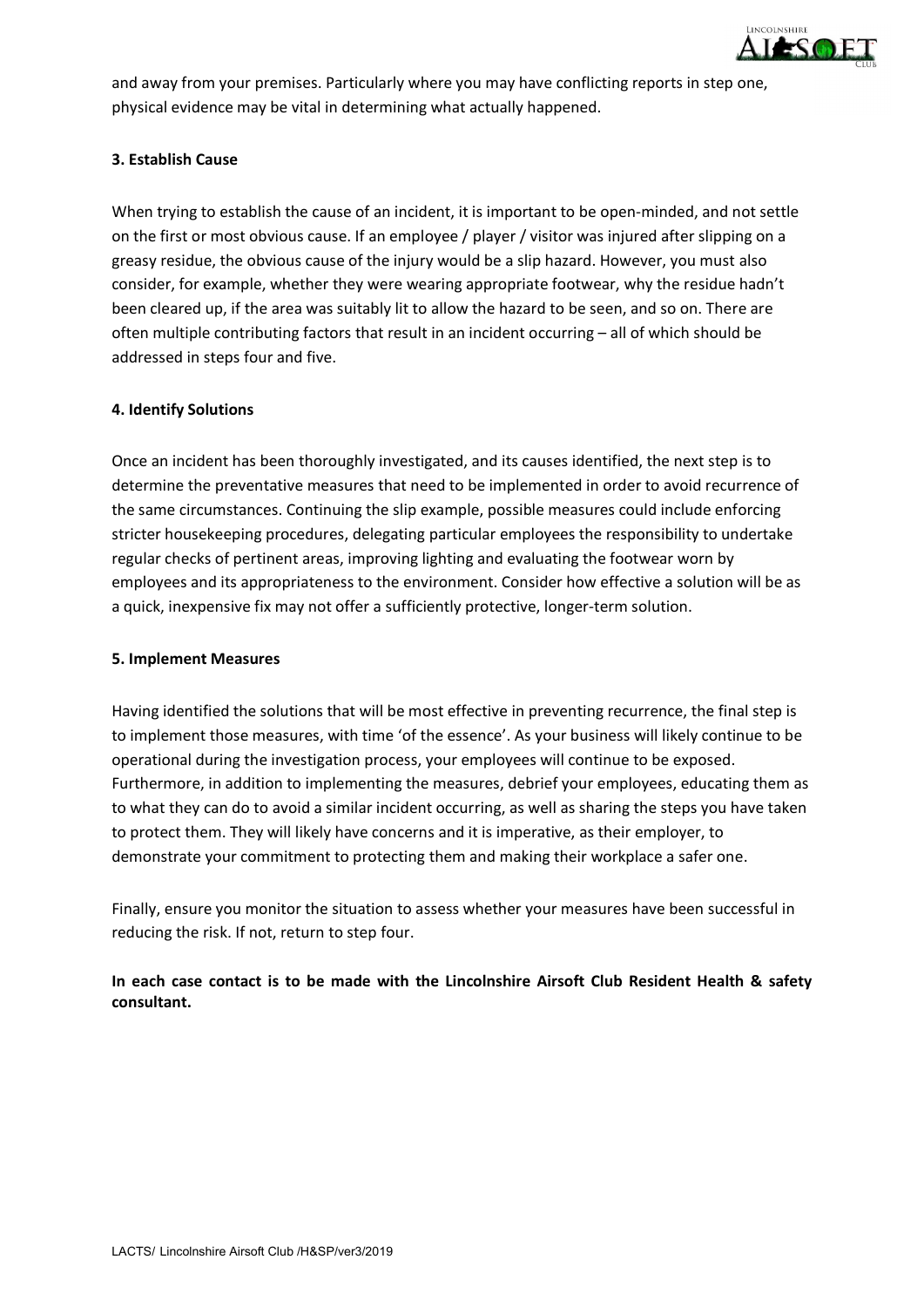

## **Safe guarding policy**

**Lincolnshire Airsoft Club** acknowledges the duty of care to safeguard and promote the welfare of children and is committed to ensuring safeguarding practice reflects statutory responsibilities, government guidance and complies with best practice and local authorities, CQC and Ofsted requirements.

In relation to children and young people, **Lincolnshire Airsoft Club** adopts the definition used in the Children Act 2004 and the Department for Education (DofE) guidance document: *Working Together to Safeguard Children* 2013. The above statutory guidance defines child protection as part of safeguarding and promoting welfare.

The policy recognises that the welfare and interests of children are paramount in all circumstances. All staff must be aware of their responsibilities in this regard. All **Lincolnshire Airsoft Club** staff, and those who undertake work on **Lincolnshire Airsoft Club** behalf, must maintain a proper focus on safeguarding children, young people and vulnerable adults, and this must be reflected both in sound individual practice and in our internal policies and guidance.

**Lincolnshire Airsoft Club** will ensure that it fulfils its responsibilities to work jointly with others to safeguard and promote the welfare of children and young people.

**Lincolnshire Airsoft Club** acknowledges that some children, including disabled children and young people or those from ethnic minority communities, can be particularly vulnerable to abuse and we accept the responsibility to take reasonable and appropriate steps to ensure their welfare.

As part of our safeguarding policy **Lincolnshire Airsoft Club** will:

- promote and prioritise the safety and wellbeing of children and young people
- ensure everyone understands their roles and responsibilities in respect of safeguarding and is provided with appropriate opportunities to recognise, identify and respond to signs of abuse, neglect and other safeguarding concerns relating to children and young people
- ensure appropriate action is taken in the event of incidents/concerns of abuse and support provided to the individual/s who raise or disclose the concern
- ensure that confidential, detailed and accurate records of all safeguarding concerns are maintained and securely stored
- prevent the employment/deployment of unsuitable individuals
- Ensure robust safeguarding arrangements and procedures are in operation. Child Protection Policy
- "All organisations need to listen and be responsive to the diverse needs of young people and their families, and to recognise that safeguarding young people is everyone's business."
- Taking into account in all its considerations and activities the interests and well-being of young people
- Respecting the rights, wishes and feelings of the young people with whom it is working.
- Taking all reasonable practicable steps to protect them from physical, sexual and emotional harm
- Promoting the welfare of young people within a relationship of trust

Lincolnshire Airsoft club believes that safeguarding and protecting the welfare of all the young people we work with is the responsibility of everyone.

#### Code of Conduct

To give positive guidance, the Code of Conduct sets out a code of behaviour for all staff to adhere to

Parents/carers are made aware of the Code of conduct and our child protection policy.

LACTS/ Lincolnshire Airsoft Club /H&SP/ver3/2019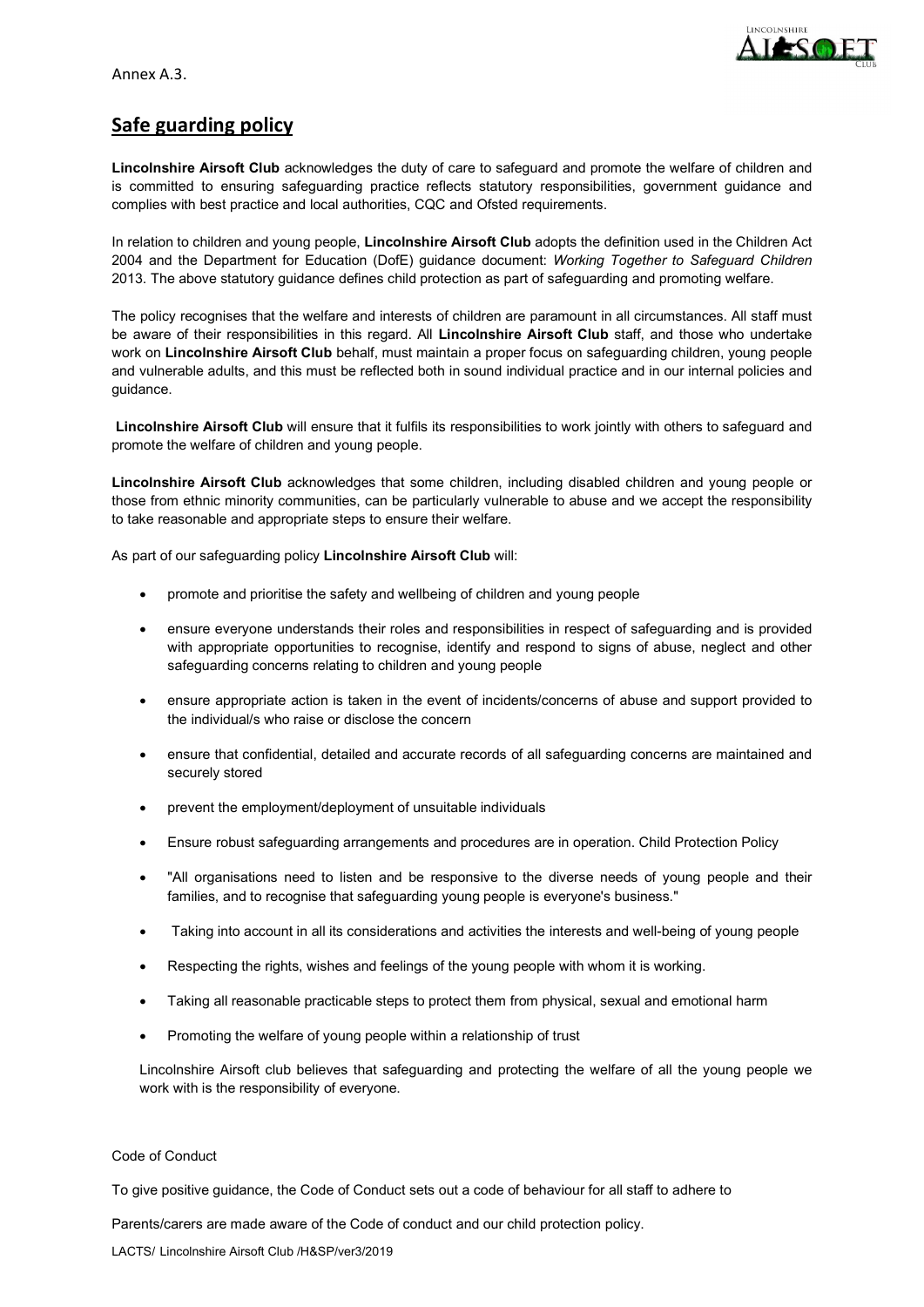



- Do keep to this code at all times.
- Do set an example for others to follow.
- Do treat all young people equally do not show favouritism.
- Do plan activities that involve more than one other person being present, or at least within sight and hearing of others.
- Do avoid unacceptable situations within a relationship of trust, e.g. a sexual relationship with a young person even one who is over the age of consent.
- Do allow young people to talk about any concerns they may have.
- Do encourage others to challenge attitudes or behaviours they do not like.
- Do make everyone (young people, parents and carers, and other helpers) aware of our safeguarding arrangements.
- Do remember this code at sensitive moments, e.g. when helping someone who has been bullied, bereaved or abused.
- Do tell other staff where you are and what you are doing.
- Do remember someone else might misinterpret your actions, even if you mean well.
- Do take any allegations or concerns of abuse seriously and refer them to the Management of Lincolnshire Airsoft Club immediately.

The Do Not's

- Do not trivialise abuse.
- Do not form a relationship with a young person that is an abuse of trust, e.g. contacting young person's through personal accounts directly when not business related.
- Do not drink alcohol when you are directly responsible for young people.
- Do not take part in inappropriate behaviour or contact, whether physical, verbal or sexual.
- Do not make suggestive remarks or threats to a young person, even in fun.
- Do not use inappropriate language when writing, phoning, emailing or using the internet.
- Do not let allegations, suspicions, or concerns about abuse go unreported.

The policy and procedures will be promoted within the organisation and are mandatory for everyone involved in **Lincolnshire Airsoft Club.** Failure to comply with the policy and procedures will be addressed without delay and may ultimately result in dismissal/exclusion from the organisation.

The policy will be reviewed a year after development and then annually, or in the following circumstances:

- Changes in legislation and/or government guidance, and local authorities, CQC and OfSTED guidance.
- As required by government guidance, and local authorities, CQC and OfSTED as a result of any other significant change or event.

Print: Ian Lawrence Owner

Date: 01 March 2008 Review date: 01 March 2021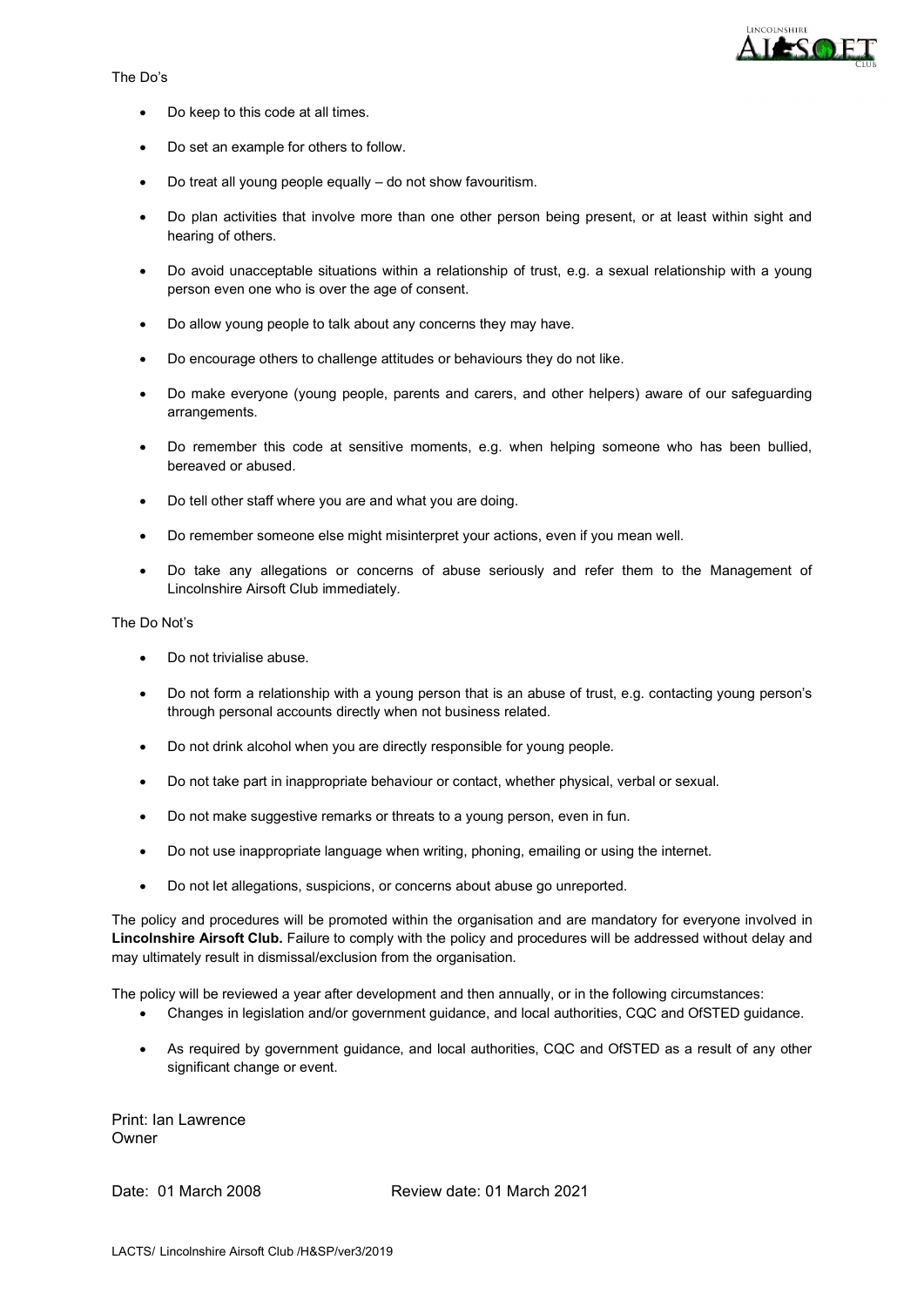

Annex A.4.

## **Equality and Diversity Policy**

#### **Policy statement**

Lincolnshire Airsoft Club recognises its responsibility to eliminate unlawful discrimination, challenge anti discriminatory practice, promote equality of opportunity and diversity in all aspects of its activities:

Lincolnshire Airsoft Club is committed to promoting equal opportunity and to adopting proactive measures to address unlawful discrimination in the execution of its services.

Lincolnshire Airsoft Club will ensure that equality of opportunity is prominent throughout our work; in making policy, managing the business, service delivery i.e. events and hosting, in complying with current UK regulations, and in our employment practice.

Lincolnshire Airsoft Club will provide a working environment that is free from any form of harassment, intimidation, victimisation or discrimination on the grounds of; nationality, race, colour, gender, sexual orientation, identity, ethnic or national origin, disability, marital status, gender reassignment, pregnancy, status or home responsibility, HIV or AIDS status, age, work status (part-time or fixed term), religious or political belief and socio-economic background. All individuals will be treated with dignity and respect and valued for who they are and for their contribution.

All Lincolnshire Airsoft Club staff are responsible for ensuring that the Equality and Diversity Policy is put into practice and that they have due regards to the need to:

- i) challenge all forms of discrimination.
- ii) eliminate unlawful discrimination.
- iii) promote equality of opportunity.

Lincolnshire Airsoft Club will review its Equality and Diversity Policy annually. The following opportunities are taken to invite feedback from staff, clients and students:

- Recruitment and Selection
- Initial Assessment
- Induction
- Assessment and Planning
- Player and staff Reviews
- Internal Verification
- External Verification
- Examinations and training
- Exit Interviews

This feedback will be included in the annual review of our policies.

#### **Scope of Policy**

Lincolnshire Airsoft Club will adhere to all relevant Statutory Legislation and the Code of Practice as per Appendix .1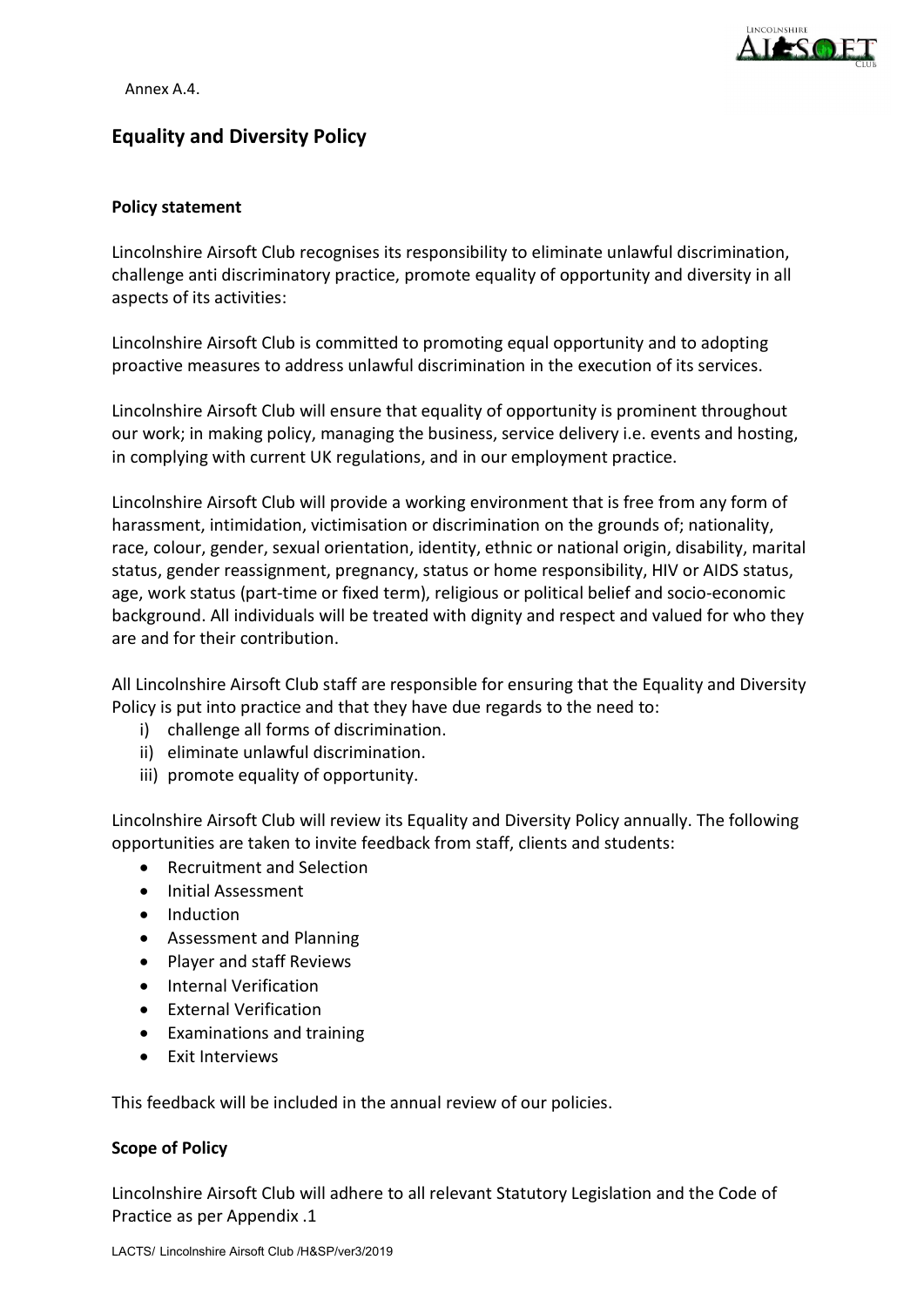

In accordance with its commitment to equal opportunities, Lincolnshire Airsoft Club will ensure that positive steps are taken to identify and combat all forms of discrimination so that no potential or existing members of staff, players or vistors are discriminated against from any of the four main types of discrimination - Direct discrimination, Indirect discrimination, Harassment and Victimisation.

Direct discrimination is treating one person less favourably than others because of, for example their race, gender, sexuality or disability (a fuller list has been provided above).

Indirect discrimination is creating a condition, term of employment or requirement of service delivery which cannot be justified and which, in practise, prevents people from certain groups from receiving a service.

Lincolnshire Airsoft Club will not tolerate any form of harassment when offensive or intimidating behaviour, or encouraging or allowing other people to do so, aims to humiliate, undermine or injure its target, causing any physical or mental harm.

Lincolnshire Airsoft Club will not tolerate any form of Victimisation, which means treating somebody less favourably than others because they tried to make a discrimination complaint. Lincolnshire Airsoft Club will ensure that we comply with the Public Interest Disclosure Act 1998, to ensure that all relevant protection is afforded to all relevant parties. This legislation is

"An Act to protect individuals who make certain disclosures of information in the public interest; to allow such individuals to bring action in respect of victimisation; and for connected purposes"

Lincolnshire Airsoft Club recognises that the implementation of the Equal Opportunity Policy is vital to its development and continuing success, and the Directors will take full and frank responsibility for ensuring effective implementation of the policy and code of practice.

We will ensure that all individuals and organisations which provide services for or on behalf of Lincolnshire Airsoft Club are aware of and fully complying with our commitment to equality of opportunity.

Lincolnshire Airsoft Club will investigate any alleged breach of this policy by staff, players or visitors. If the allegation is upheld, action will be taken which could result in disciplinary proceedings against the staff, players or visitors, as detailed in our Maladministration and Malpractice Policy.

#### **Aims of the Policy**

- To comply with the general and specific duties of all UK Equal Opportunities Legislation.
- To fulfil our statutory obligation to raise awareness of the policy to all staff, clients and students.
- To ensure that all potential, new and existing staff, players or visitors are informed of the policy and its implication. All students will be issued with a copy of the policy on registration, all job applicants will receive the policy when applying to work with us.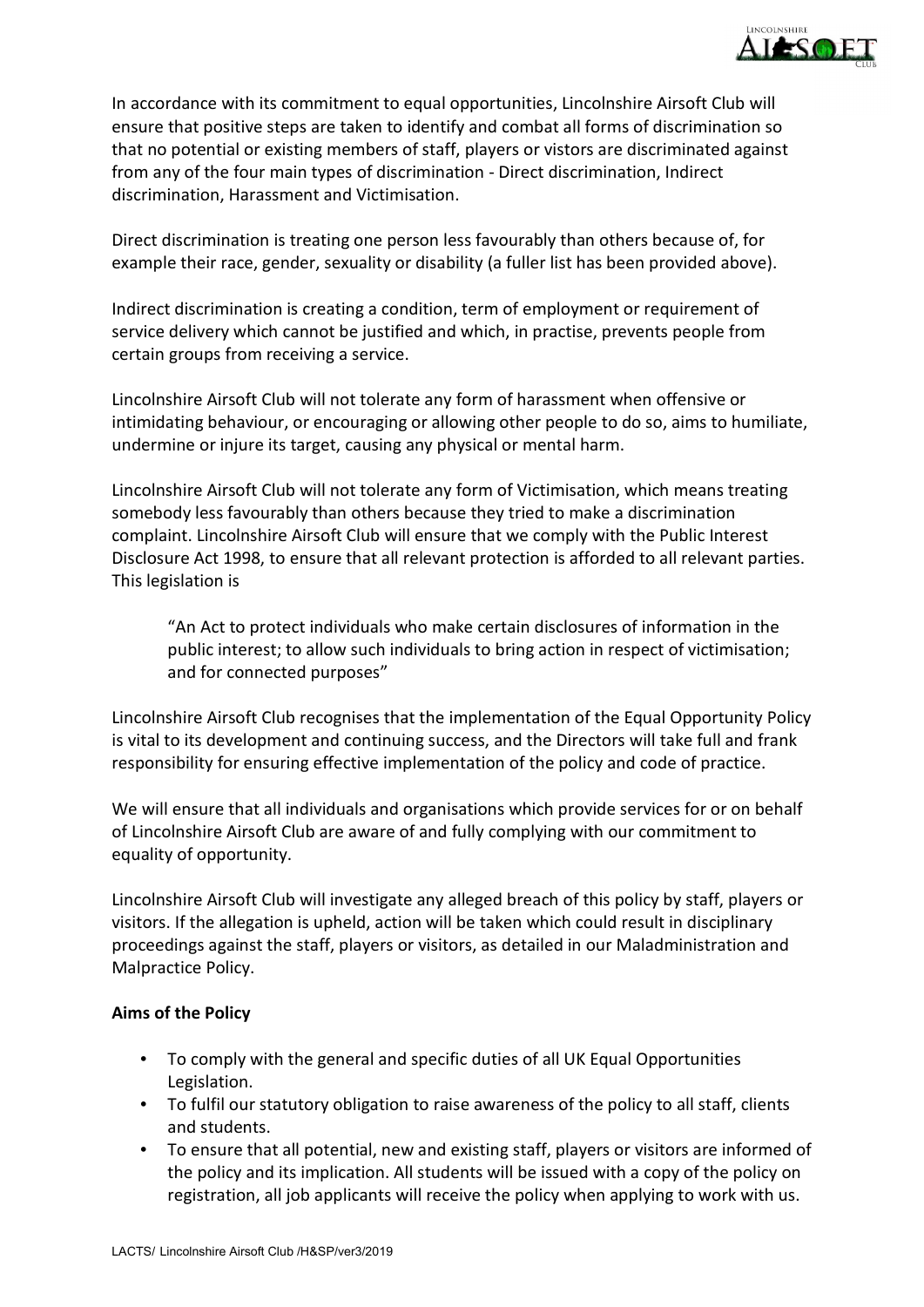

 To ensure that all students have access to a fair and well managed examination and assessment process, in accordance with both Lincolnshire Airsoft Club guidelines for Maladministration and Malpractice.

#### **Publishing Arrangements**

Lincolnshire Airsoft Club will ensure the policy statement is displayed and distributed throughout our business, in a variety of media, including but not limited to, paper copies issued at registration, the policy will be published online on the company's website (and will be available on our Facebook page).

#### **Organisation, Consultation and Participation**

As the employers, staff, players or visitors have the ultimate responsibility for ensuring compliance with Equal Opportunity Legislation.

The Directors / Owners shall carryout and annual review of the policies that are in use, ensuring the policies are up to date, reflect current good practice and legislation. We will consult as widely as possible with all stakeholders i.e. staff, players or visitors and any other relevant parties.

#### **Equal Opportunities: Functional Responsibilities**

The Directors / Owners are responsible for:

- i. personnel related policies and strategies.
- ii. developing and delivering a programme of (or arranging delivery of) staff development in all aspects of diversity and equality of opportunity matters.
- iii. advising and supporting staff to identify and disseminate good equal opportunity practice, particularly in relation to equal treatment in all aspects of the staff and client and student experience.
- iv. ensuring that all HR policies and procedures meet legal and ethical standards in relation to equal opportunity.
- v. advising staff on procedures in relation to the Lincolnshire Airsoft Club Equal Opportunities Policy.

## **Making an Equal Opportunities Complaint**

Staff, players or visitors who feels they have not been fairly treated within the scope of this policy should raise the matter through Lincolnshire Airsoft Club Grievance and Disciplinary Procedure.

#### **Dealing with discrimination and harassment as an Event Provider**

As an Event Provider staff, players or visitors complies with anti-discrimination and human rights legislation and promotes the wellbeing of candidates. Lincolnshire Airsoft Club actively seek to eliminate all forms of discrimination and harassment – whether towards staff, players or visitors. We will use the following model for challenging discrimination:

- Recognising individualism and value difference.
- Breaking down stereotypes.
- Challenging discrimination.
- Role modelling appropriate behaviour.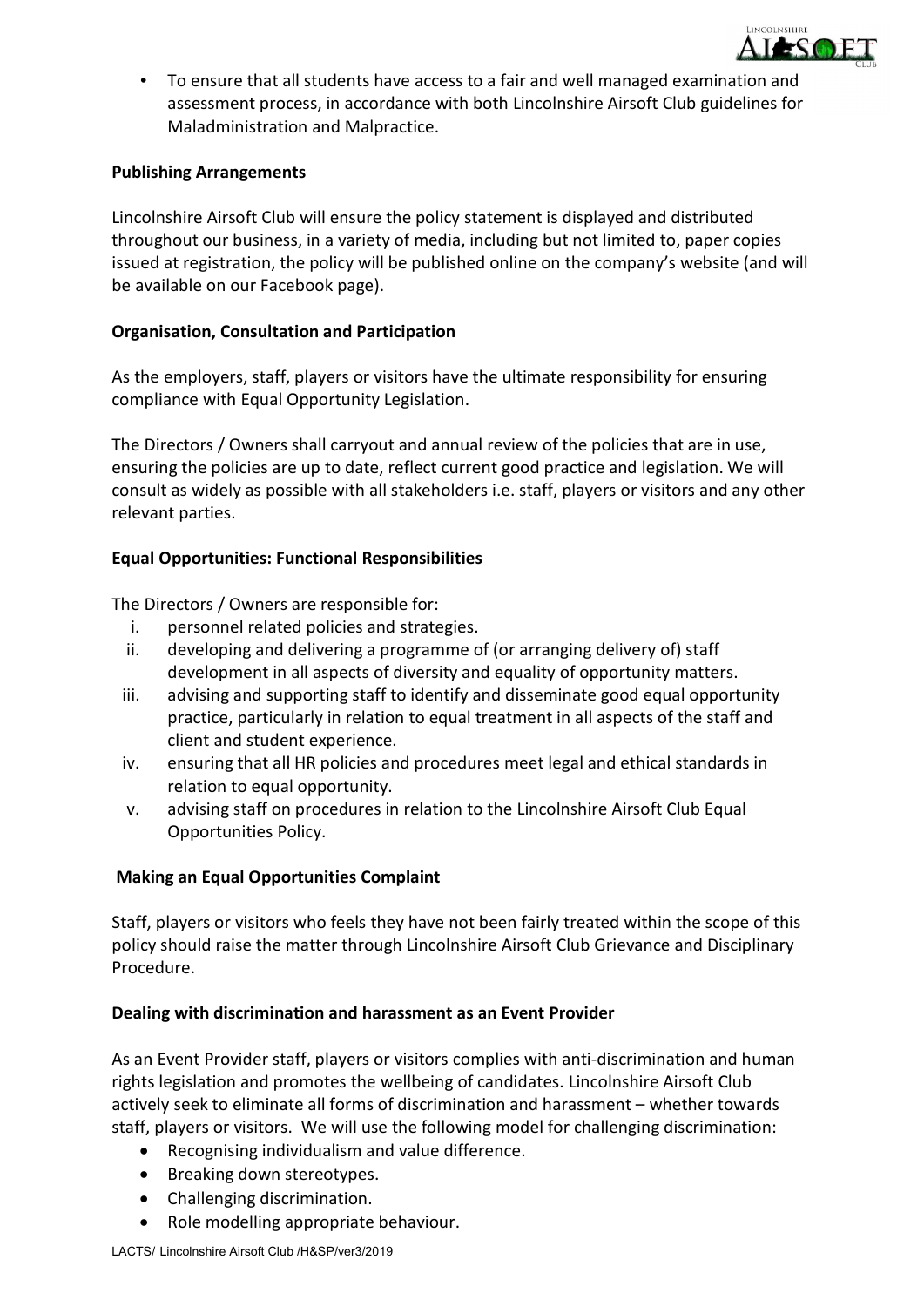

In general, this is dealt with through our own disciplinary policy, but in all circumstances the safety, well-being and support needs of the victim is our first priority.

Lincolnshire Airsoft Club will comply with its legal responsibility to make a written record of any racist incident which takes place on our premises or any satellite office.

Certain racist incidents may also be criminal offences in England and Wales under the Crime & Disorder Act 1998. These include:

i) Racially aggravated assaults, including common assault, actual bodily harm, grievous bodily harm and wounding.

ii) Racially aggravated criminal damage, including racist graffiti, damage to property and arson (lighting fires).

iii) Racially aggravated public order/harassment, including engaging in behaviour which causes (or is likely to cause) harassment, distress or fear of violence.

The police, not Lincolnshire Airsoft Club are responsible for investigating and dealing with any racist incidents where criminal offences may have been committed. All racist incidents of this kind will be reported to the police as soon as possible.

Lincolnshire Airsoft Club will also report the incident to the police if asked to do so by the victim or their parent.

In addition to the general principles for dealing with discrimination or harassment, LAC will adhere to the specific rules which exist for dealing with sexual harassment and discrimination. If the perpetrator is an employee/ staff member of Lincolnshire Airsoft Club or other professional in a position of authority, then this will normally be either a criminal matter (in which case it should be referred to the police) or a disciplinary offence under Lincolnshire Airsoft Club Disciplinary Procedure.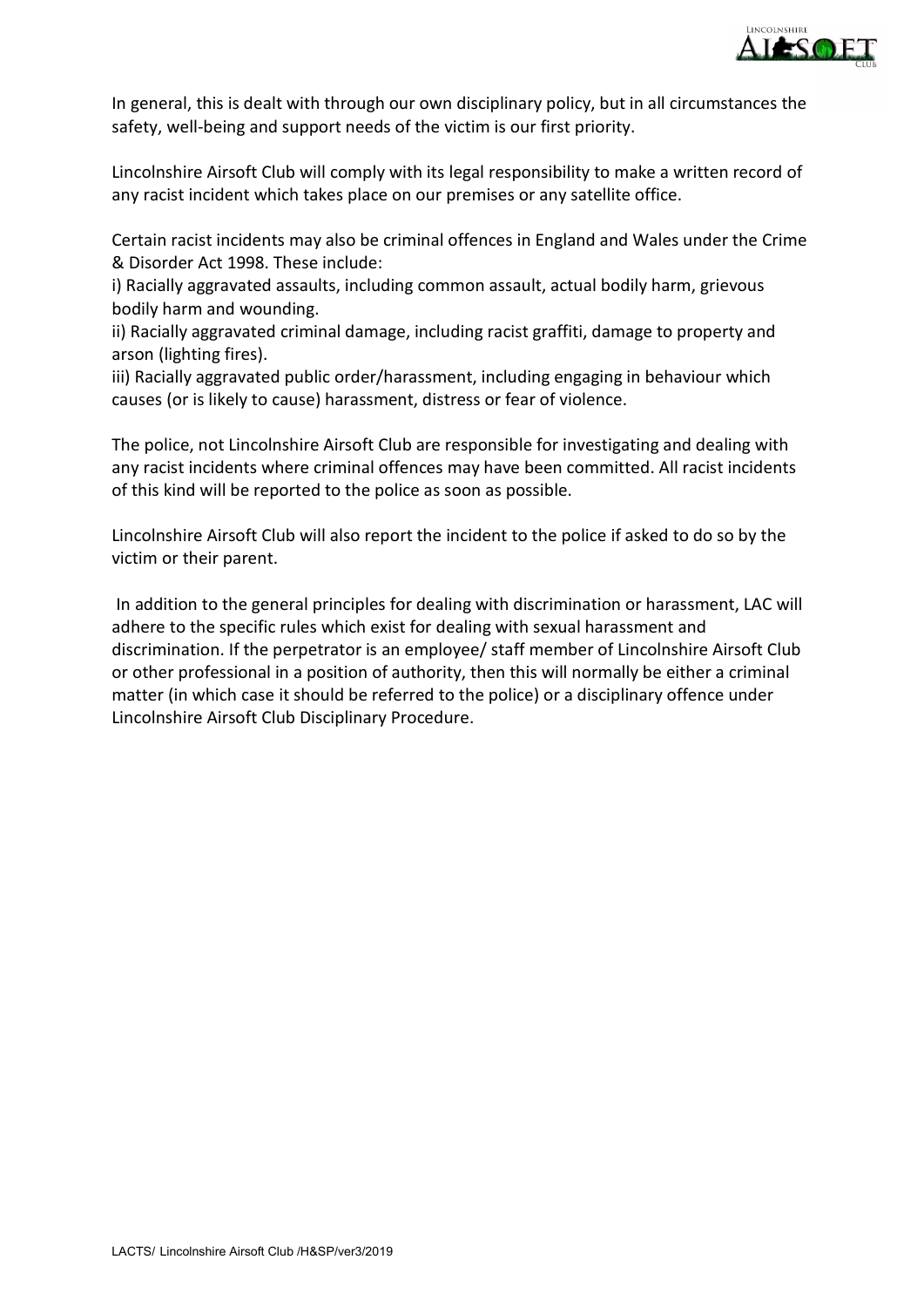

#### **APPENDIX 1**

The relevant Acts of Parliament relating to equal opportunities policy are:

- Rehabilitation of Offenders Act 1974.
- The Public Order Act 1986.
- Employment Act 1989.
- Human Rights Act 1998.
- The Public Interest Disclosure Act 1998.
- Protection from Harassment Act 1997.
- Part Time Worker Regulations 2000.
- The Race Relations (Amendment) Act 2000.
- The Gender Recognition Act 2004.
- Racial and Religious Hatred Act 2006.
- Equality Act 2010

In addition, Lincolnshire Airsoft Club will comply with the following codes of practice relating to equal opportunities; including guidance available from:

- Equality and Human Rights Commission
- Disability Rights Commission.
- ACAS : Advisory Conciliation and Arbitration Service.
- Equality Act Codes of Practise

The Equality Act Codes of Practise can be found at: www.equalityhumanrights.com

The full details of the Equality Act 2010 can be found at: www.legislation.gov.uk

Print: Ian Lawrence Owner

Date: 01 March 2008 Review date: 01 March 2021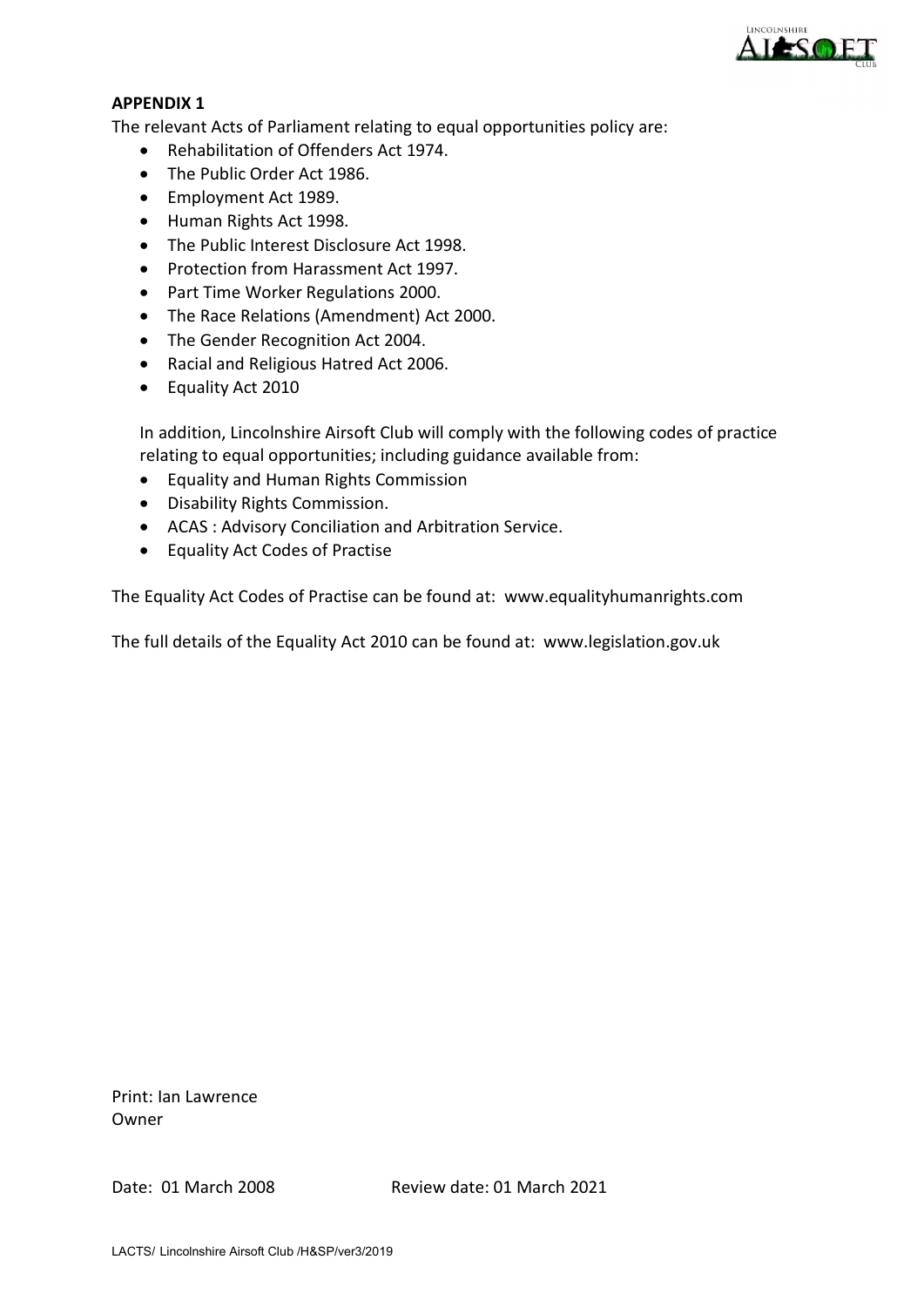

Annex. A.5

## **Complaints Policy**

#### **Introduction**

This document sets out Lincolnshire Airsoft Club complaints policy and is aimed at customersand all interested parties who encounter a direct or indirect service from Lincolnshire Airsoft Club. It covers complaints which players, staff or members of the public may wish to make in relation to the qualifications and associated services offered by Lincolnshire Airsoft Club.

If you are unhappy about the way an event, staff debrief or in game decision or action was managed and you suspect malpractice may have occurred you should send your concern to Lincolnshire Airsoft Club in accordance with the arrangements in our Malpractice and Maladministration Policy.

#### **Review Arrangements**

We will review the policy and its associated procedures annually as part of our selfevaluation arrangements and revise it as and when necessary in response to customer, learner or regulatory feedback.

#### **How Should I Complain?**

You should first try to sort out any problem at the earliest opportunity by speaking to the person who dealt with you. If they cannot help or you wish to speak to someone else, you can ask to speak to the Ian Lawrence.

If this is not possible, or if you are not satisfied with the help provided by Ian Lawrence, please send a written complaint. You should complain in writing, normally within one month of the event you are complaining about and address it to us at the contact details outlined at the end of policy.

#### **What Details Do I Give?**

When you contact us, please give us your full name, contact details including a daytime telephone number along with:

- a full description of your complaint (including the subject matter and dates and times if known)
- the names of any of the people you have dealt with so far
- any copies you may have of papers or letters/emails to do with the complaint

#### **What Will Happen?**

We will acknowledge receipt of your complaint within 5 working days, letting you know who is investigating your complaint.

We aim to investigate the complaint within 30 days. If your complaint is more complex, or involves people who are not available at the time, we may extend this to 60 days. We may contact you within this period to seek further information or clarification (in some instances we may recommend a meeting). At the end of the investigation we shall write/email to inform you of our decision.

#### **What Happens if my Complaint is Upheld?**

LACTS/ Lincolnshire Airsoft Club /H&SP/ver3/2019 If any part of your complaint is upheld we will of course apologise and give due consideration to how we can improve our service and arrangements - for example, by reviewing our procedures to assess the impact on our arrangements and assessment process (if relevant) or arranging for staff training. In extreme circumstances, disciplinary procedures may be exercised where the performance or behaviour of our staff is deemed inappropriate.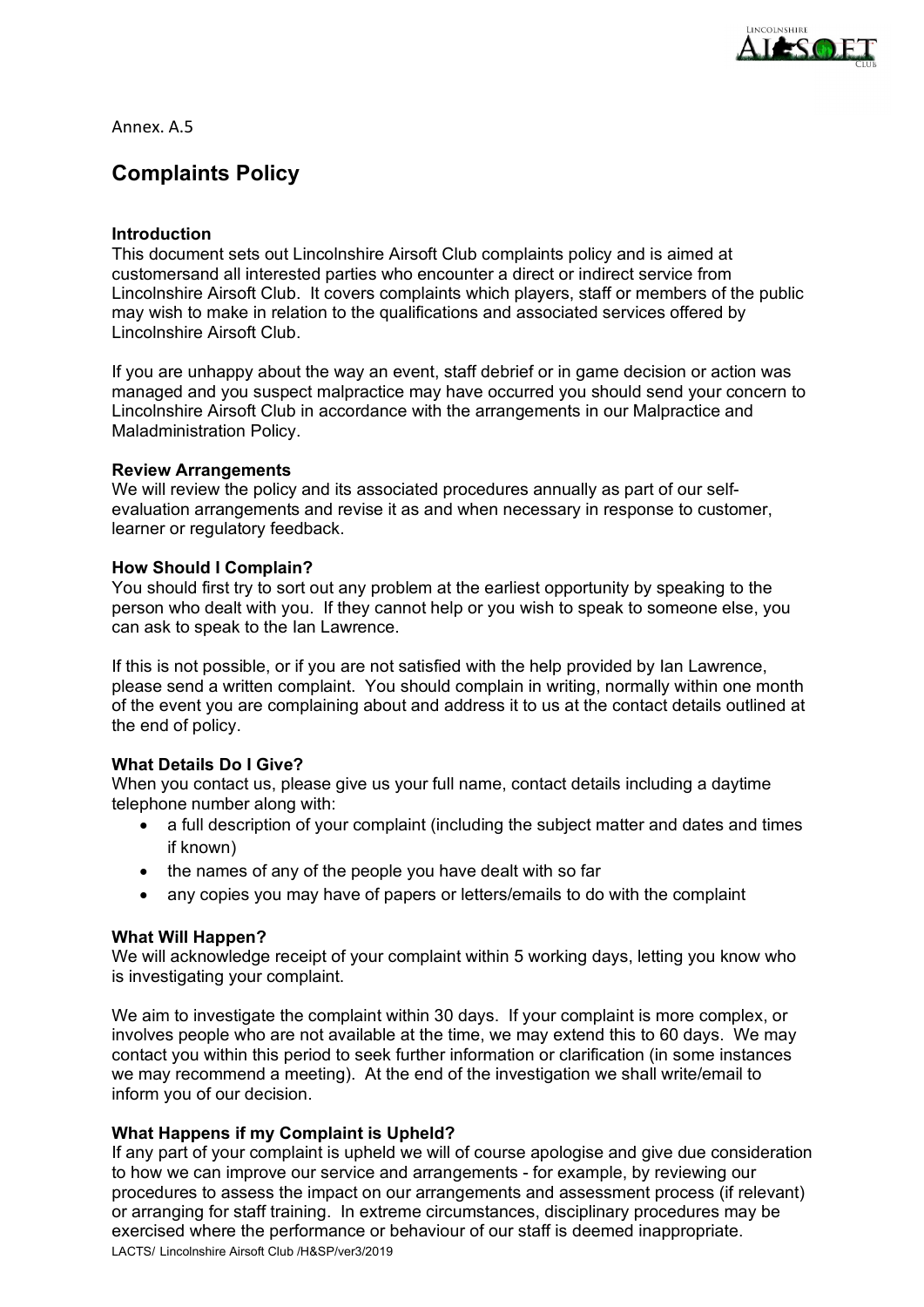

#### **What if I Disagree?**

If you disagree with the decision the first point of call is Ian Lawrence. If you are still unhappy with the decision taken by Lincolnshire Airsoft Club in reviewing the complaint you can then take the matter through whatever legal representation you require

#### **Contact Us**

If you've any queries about the contents of the policy, please contact us on 07775877057 or via email at [ian@lincolnshireairsoftclub.co.uk.](mailto:ian@lincolnshireairsoftclub.co.uk)

**Print: Ian Lawrence Owner**

**Date: 01 March 2019 Review date: 01 March 2020**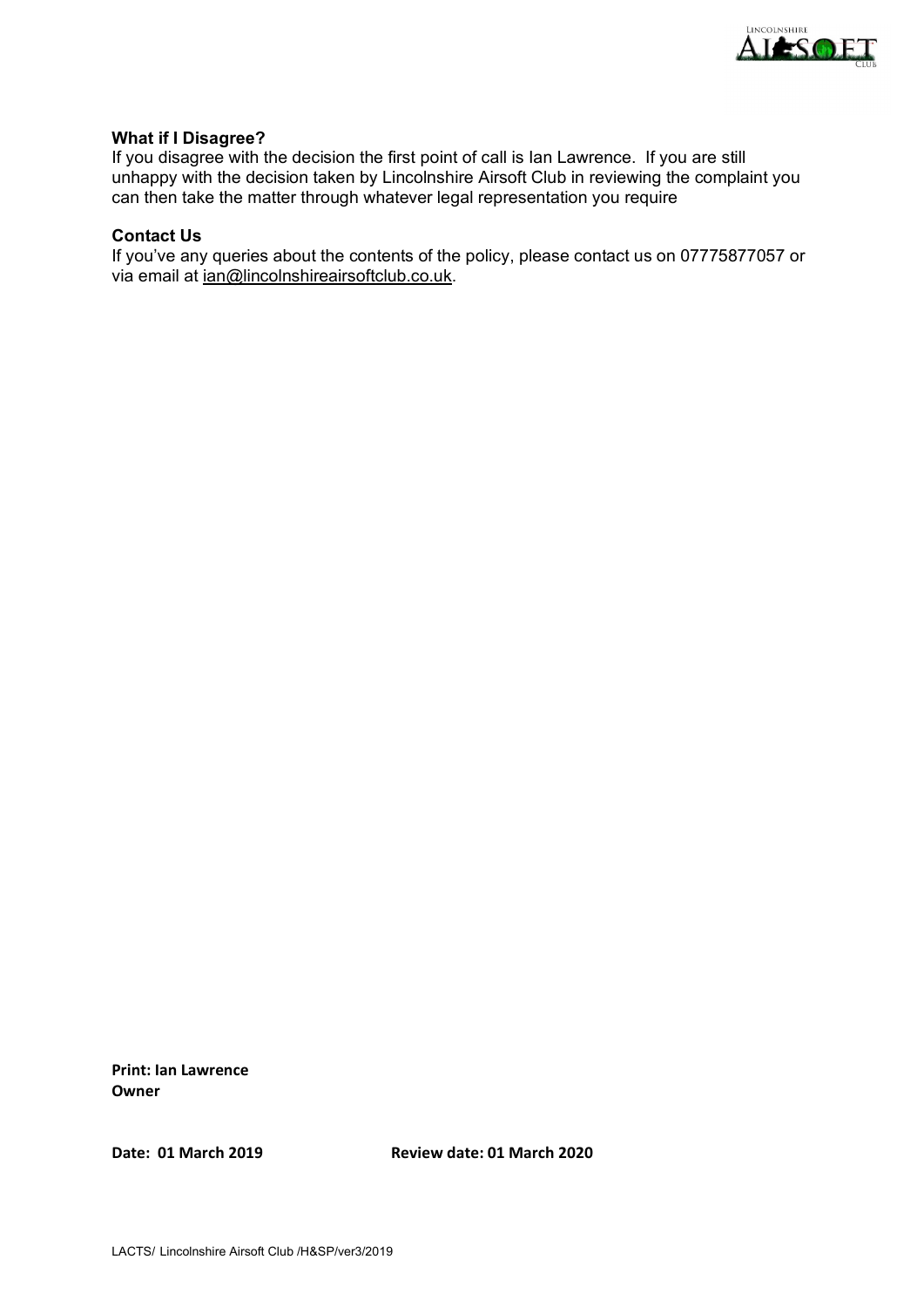

Annex A.6.

## **Malpractice and Maladministration Policy**

#### **Introduction**

This policy is aimed at our players, who are using Lincolnshire Airsoft Club for their preferred events. It is also for use by our staff to ensure they deal with all malpractice and maladministration investigations in a consistent manner.

#### **Review Arrangements**

Lincolnshire Airsoft Club will review the policy annually as part of our annual self-evaluation arrangements and revise it as and when necessary in response to customer and learner feedback, changes in our practices, actions from the regulatory authorities or external agencies, changes in legislation, or trends identified from previous allegations.

#### **Definition of Malpractice**

Malpractice is essentially any activity or practice which deliberately contravenes regulations and compromises the integrity of the internal or external assessment process and/or the good name of Lincolnshire Airsoft Club . It covers any deliberate actions, neglect, default or other practice that compromises, or could compromise:

- the booking in process;
- the chrono process;
- the safety brief/ and game brief;
- the reputation and credibility of Lincolnshire Airsoft Club

Malpractice may include a range of issues from the failure to maintain appropriate records or systems to the deliberate falsification of records.

For the purpose of this policy this term also covers misconduct and forms of unnecessary discrimination or bias towards certain or groups of staff, players or visitors.

#### **Definition of Maladministration**

Maladministration is essentially any activity or practice which results in non-compliance with administrative regulations and requirements laid down by Lincolnshire Airsoft Club

#### **Examples of Malpractice and Maladministration**

The categories listed below are examples of centre and learner malpractice and maladministration. Please note that these examples are not exhaustive:

- Denial of access to premises, records, information, learners and staff to any authorised HSE representative and/or the regulatory authorities
- Failure to carry out internal assessment, internal quality assurance in accordance with our requirements
- Deliberate failure to adhere to procedures.
- Persistent instances of maladministration within Lincolnshire Airsoft Club
- Fraudulent claims for funds and or equipment
- The unauthorised use of inappropriate materials / equipment.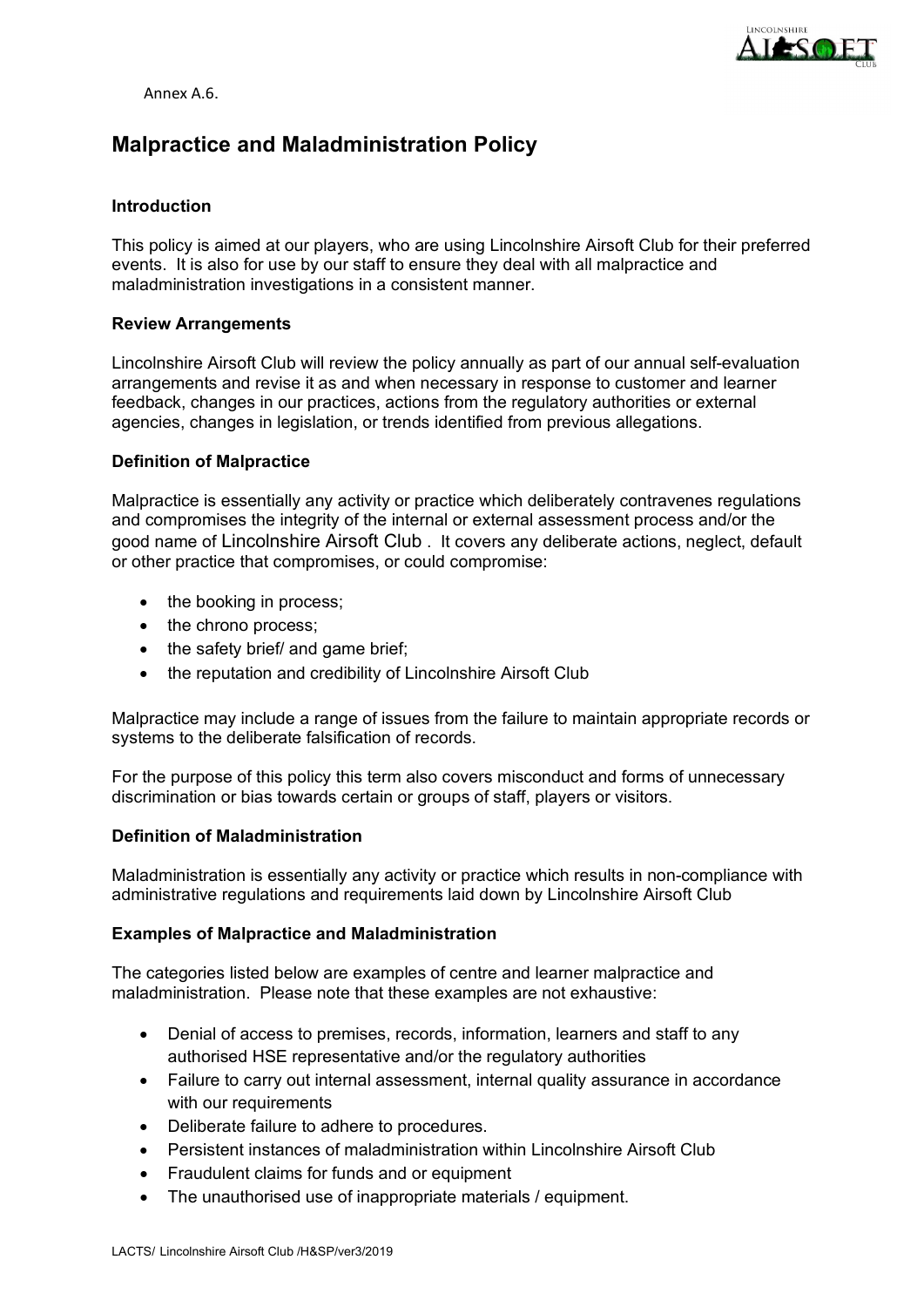

- Intentional withholding of information from Lincolnshire Airsoft Club officials which is critical to maintaining the rigour of quality assurance and standards.
- Collusion or permitting collusion with outside influences detrimental to Lincolnshire Airsoft Club
- A loss, theft of, or a breach of confidentiality in, any Lincolnshire Airsoft Club materials
- Plagiarism of Lincolnshire Airsoft Club by staff
- Submission of false information detrimental to Lincolnshire Airsoft Club
- Deliberate failure to adhere to, or to circumnavigate, the requirements Lincolnshire Airsoft Club

#### **Process for Making an Allegation of Malpractice or Maladministration**

Anybody who identifies or is made aware of suspected or actual cases of malpractice or maladministration at any time **must immediately notify the awarding organisation**. In doing so they should put the details in writing/email and enclose appropriate supporting evidence.

All allegations must include (where possible):

- name, address
- details of the affected or nature of the service affected
- nature of the suspected or actual malpractice and associated dates
- details and outcome of any initial investigation carried out by the Lincolnshire Airsoft Club or anybody else involved in the case, including any mitigating circumstances

Lincolnshire Airsoft Club, must note that in all instances the relevant awarding organisation must be immediately notified if they suspect malpractice or maladministration has occurred as we have a responsibility to the awarding organisation and relevant regulatory authorities to ensure that all investigations are carried out rigorously and effectively.

In all cases of suspected malpractice and maladministration reported to, Lincolnshire Airsoft Club will protect the identity of the 'informant' in accordance with our duty of confidentiality and/or any other legal duty.

**Print: Ian Lawrence Owner**

**Date: 01 March 2008 Review date: 01 March 2021**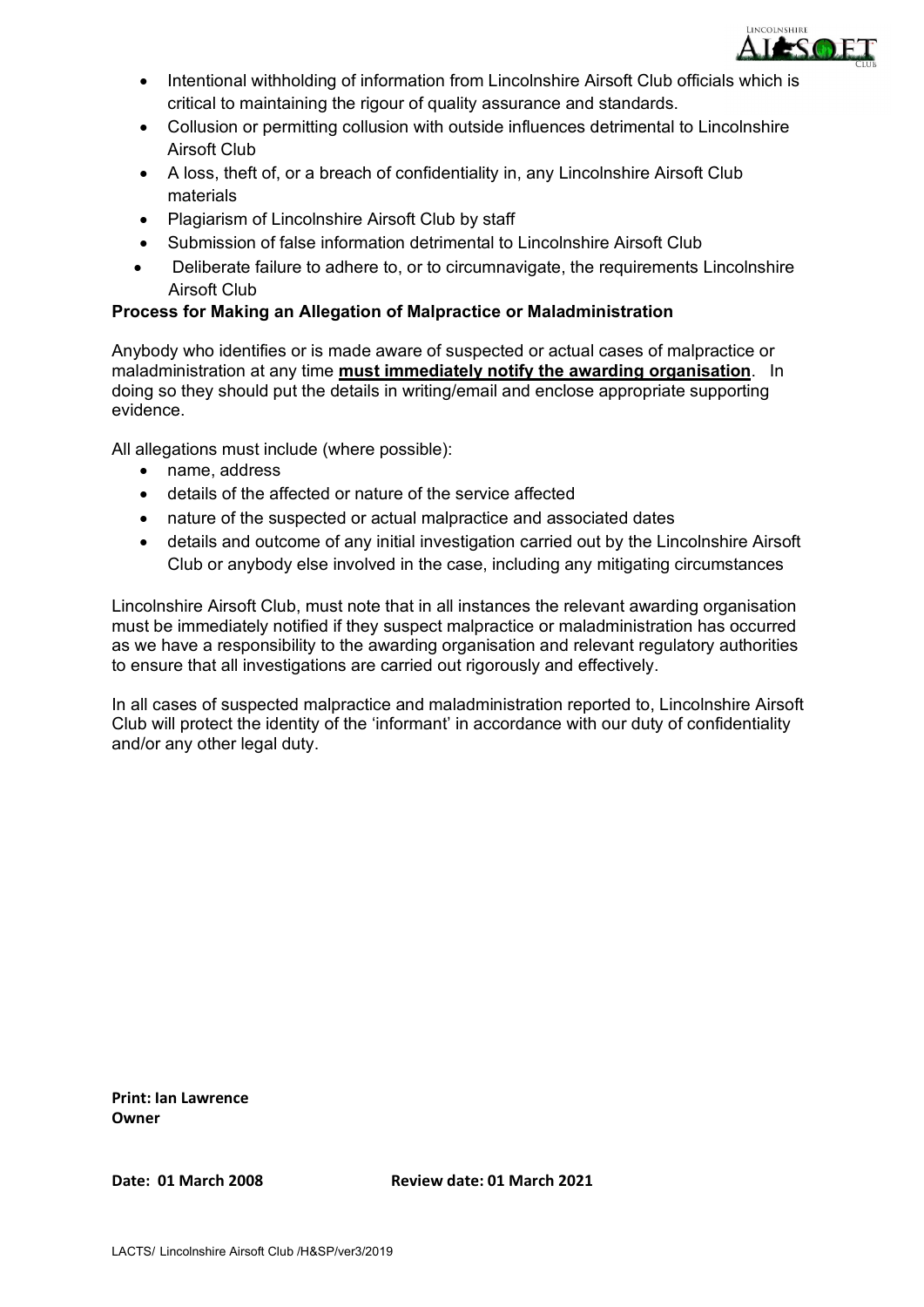

## **Mental Health and Wellbeing Policy A policy for: Effective from: Next review date:**

#### **Introduction**

Mental ill health and stress are associated with many of the leading causes of disease and disability in our society. Promoting and protecting the mental wellbeing of the workforce is important for individuals' physical health, social wellbeing and productivity. Mental wellbeing in the workplace is relevant to all staff and players and everyone can contribute to improved mental wellbeing at work.

Addressing workplace mental wellbeing can help strengthen the positive, protective factors of employment, reduce risk factors for mental ill health and improve general health. It can also help promote the employment of people who have experienced mental health problems, and support them once they are at work.

Important aspects of mental health and wellbeing includes providing information and raising awareness, management skills to deal with issues around mental health and stress effectively, providing a supportive work environment, offering assistance, advice and support to anyone experiencing a mental health problem or returning to work after a period of absence due to mental health problems.

#### **Policy Statement:**

Lincolnshire Airsoft Club is committed to the protection and promotion of the mental health and wellbeing of all staff.

Lincolnshire Airsoft Club shall continuously strive to improve the mental health environment and culture of the organisation by identifying, eliminating, or minimising all harmful processes, procedures and behaviours that may cause psychological harm or illness to its Staff.

Lincolnshire Airsoft Club shall continuously strive, as far as is reasonably practicable, to promote mental health throughout the organisation by establishing and maintaining processes that enhance mental health and wellbeing.

#### **Policy Aim:**

To provide a working environment that promotes and supports the mental health and wellbeing of all Staff and if possible players.

#### **Scope:**

This policy will comply with Health and Safety legislation and best practice guidelines.

This policy will be developed in accordance with existing organisational policies and procedures.

This policy will be owned at all levels Lincolnshire Airsoft Club, developed and implemented across all departments, evaluated and reviewed as appropriate.

#### **Policy Objectives**

#### **To develop a supportive culture, address factors that may negatively affect mental wellbeing, and to develop management skills.**

*Policy actions:*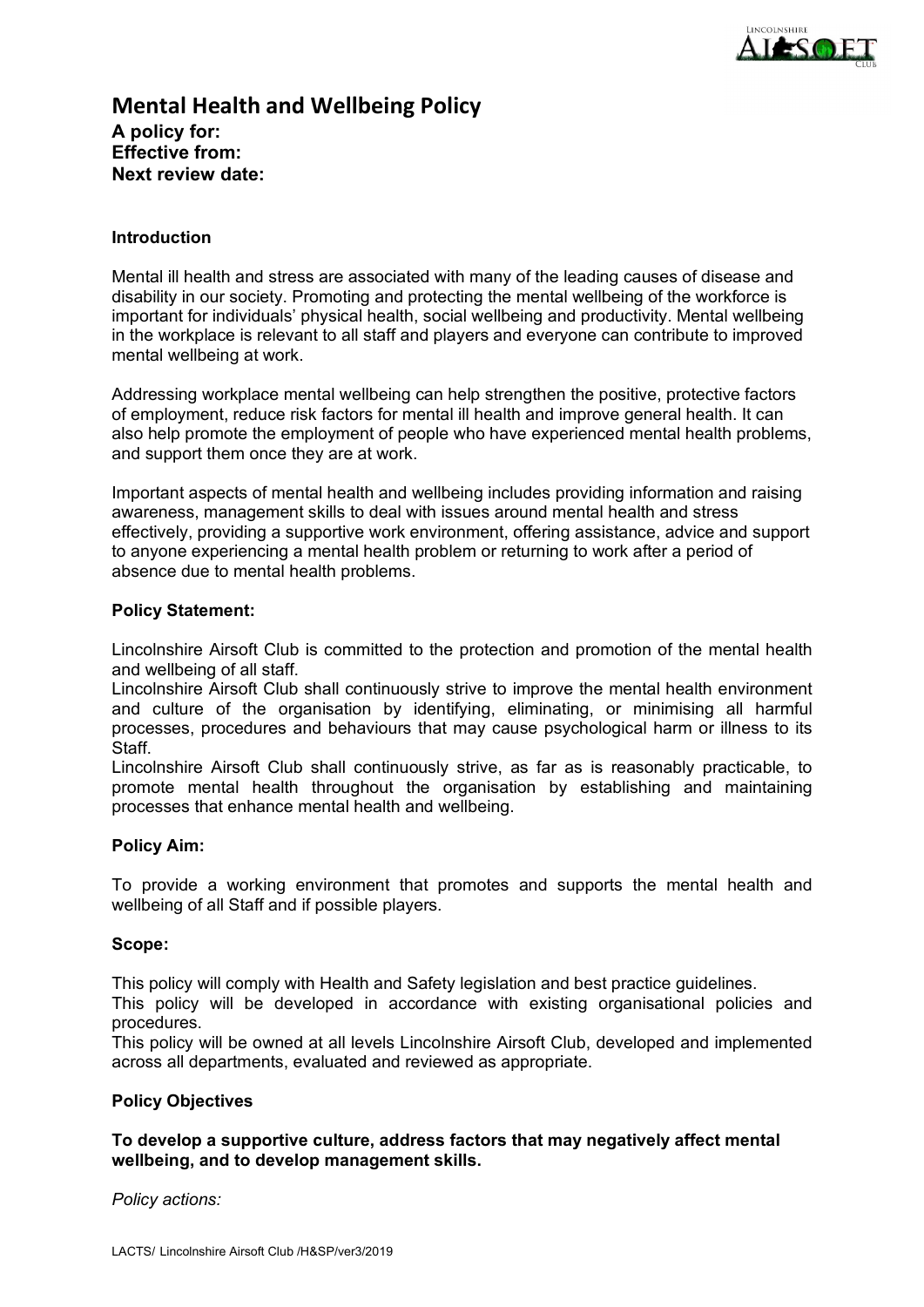

Reduce discrimination and stigma by increasing awareness and understanding

Complete an Staff non intrusive survey to identify mental health needs

Give Staff information on and increase their awareness of mental wellbeing.

Include information about the mental health policy in the Lincolnshire Airsoft Club induction programme.

Provide opportunities for staff to look after their mental wellbeing, for example through physical activity, stress reducing activities and social events.

Promote the Five Ways to Wellbeing concept

Provide systems that encourage predictable working hours, reasonable workloads and flexible working practices where appropriate.

Ensure all staff have clearly defined job descriptions, objectives and responsibilities and provide them with good management support, appropriate training and adequate resources to do their job.

Manage conflict effectively and ensure the workplace is free from bullying and harassment, discrimination and racism.

Establish good two-way communication to ensure staff involvement, particularly during periods of organisational change.

Ensure that staff have a clearly defined role within the organisation and a sense of control over the way their work is organised.

Ensure that job design is appropriate to the individual, with relevant training, supervision and support provided as required.

Ensure a physical environment that is supportive of mental health and wellbeing including a sound, ergonomically designed workstation or working situation with appropriate lighting, noise levels, heating, ventilation and adequate facilities for rest breaks.

Promote and support opportunities to enhance professional development, identified through the appraisal.

Provide training for designated staff in the early identification, causes and appropriate management of mental health issues such as anxiety, depression, stress and change management.

#### **To provide support for employees experiencing mental health difficulties**.

*Policy actions:*

Ensure individuals suffering from mental health problems are treated fairly and consistently.

Manage return to work for those who have experienced mental health problems and in cases of long-term sickness absence, put in place, where possible, a phased return to work.

Give non-judgemental and pro- active support to individual staff that experience mental health problems such as counselling, CBT etc

Ensure employees are aware of the support that can be offered through occupational health department, Staff Assistance Programme (if applicable) or alternatively their own GP, or a counsellor.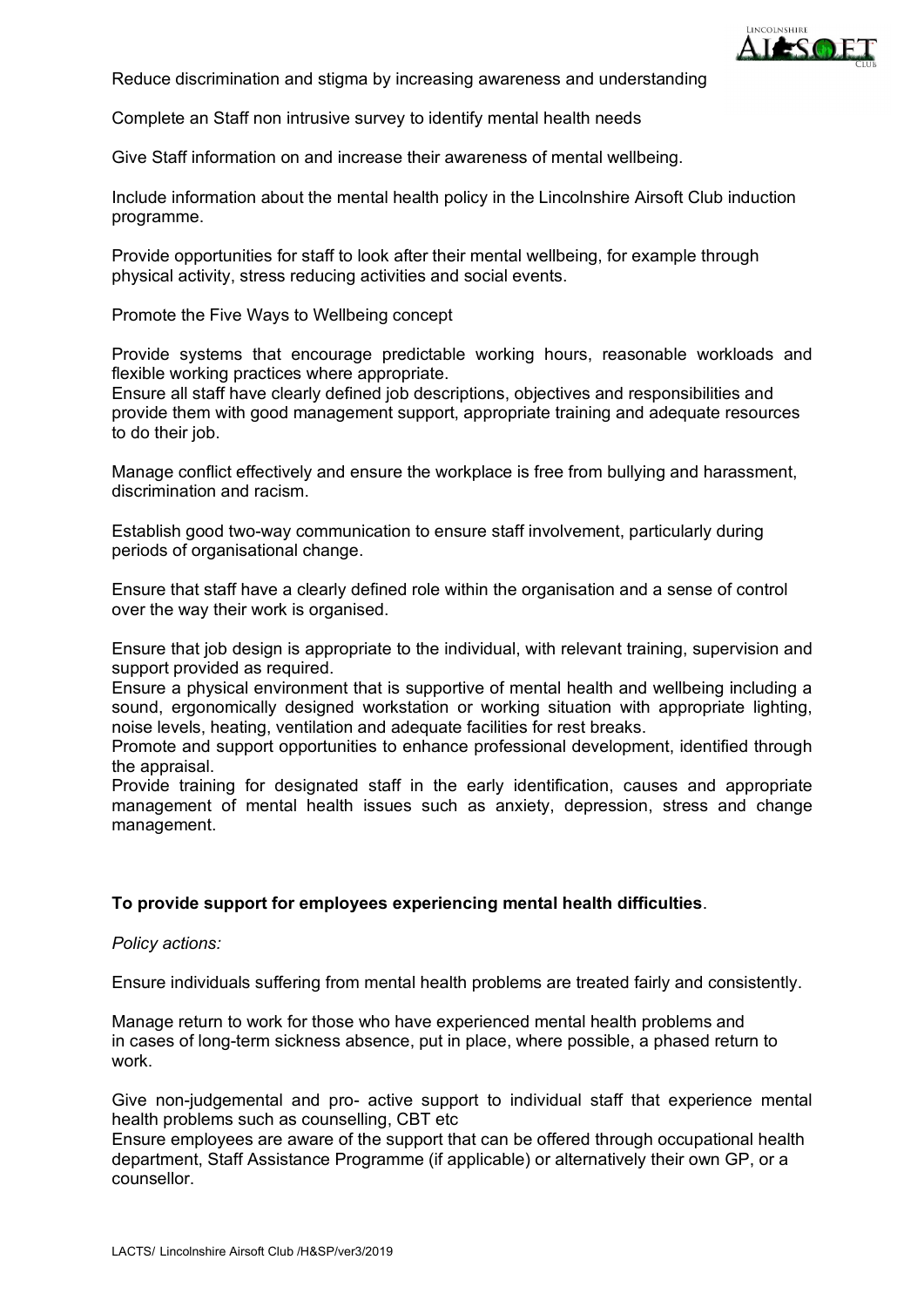

Make every effort to identify suitable alternative employment, in consultation with the employee, where a return to the same job is not possible due to identified risks or other factors.

Treat all matters relating to individual staff and their mental health problems in the strictest confidence and share on a 'need to know' basis only with consent from the individual concerned.

#### **To encourage the employment of people who have experienced mental health problems.**

#### *Policy actions:*

Show a positive and enabling attitude to staff and potential staff with mental health issues. This includes having positive statements in recruitment literature.

Ensure that all staff involved in recruitment and selection are briefed on mental health issues and the Disability Discrimination Act, and are trained in appropriate interview skills.

Ensure all Senior marshals have information and training about managing mental health in the workplace.

#### **To recognise that workplace stress is a health and safety issue.**

#### *Policy actions:*

Adopt the principles of the HSE Stress Management Standards for Staff or groups of staff that it is felt may be affected by stress Consult with safety representatives on all proposed action relating to the prevention of workplace stress.

Provide training in good management practices

Provide confidential counselling and adequate resources.

Align with other relevant policies such as physical activity, alcohol and absence management

#### **Communication**

All staff will be made aware of the mental wellbeing policy and the facilities available. This will be part of a health at work policy, which will be included in the employee handbook and employee information or induction packs.

The Lincolnshire Airsoft Club Health and Safety Team will take forward the actions from this policy.

Regular updates will be provided to all staff via their Team management.

#### **Review and monitoring**

Staff participating in any of the mental wellbeing activities will be regularly asked for feedback.

The mental wellbeing activities will be included in an annual 'health at work audit'.

The policy, status updates and evaluation reports will be circulated to management and be available on request through the nominated workplace health champion.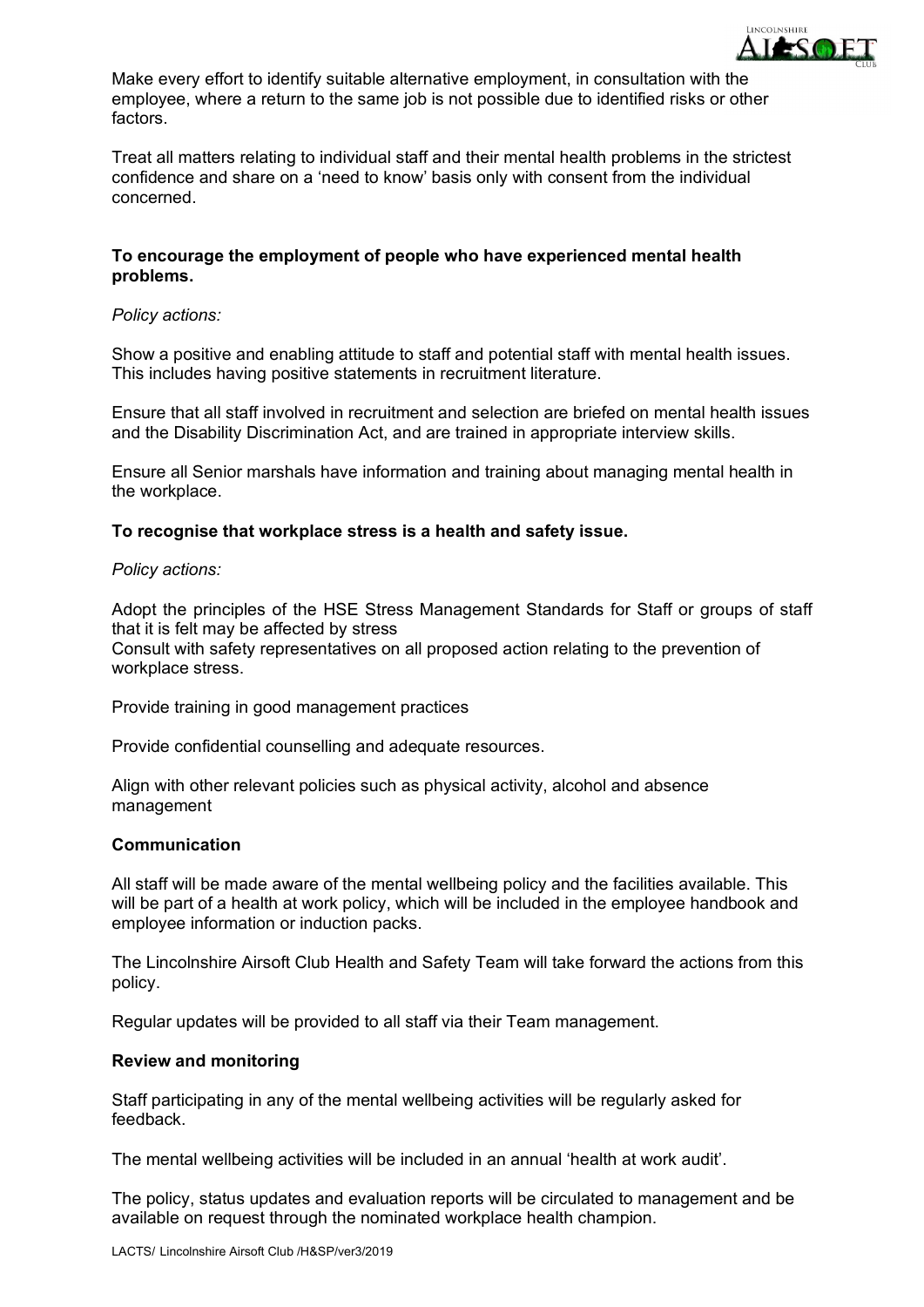

Lincolnshire Airsoft Club (or an individual as appropriate) will be responsible for reviewing the mental wellbeing policy and for monitoring how effectively the policy meets its aims and objectives

The policy will be reviewed annually from implementation

**Print: Ian Lawrence Owner**

**Date: 01 March 2014 Review date: 01 March 2021**